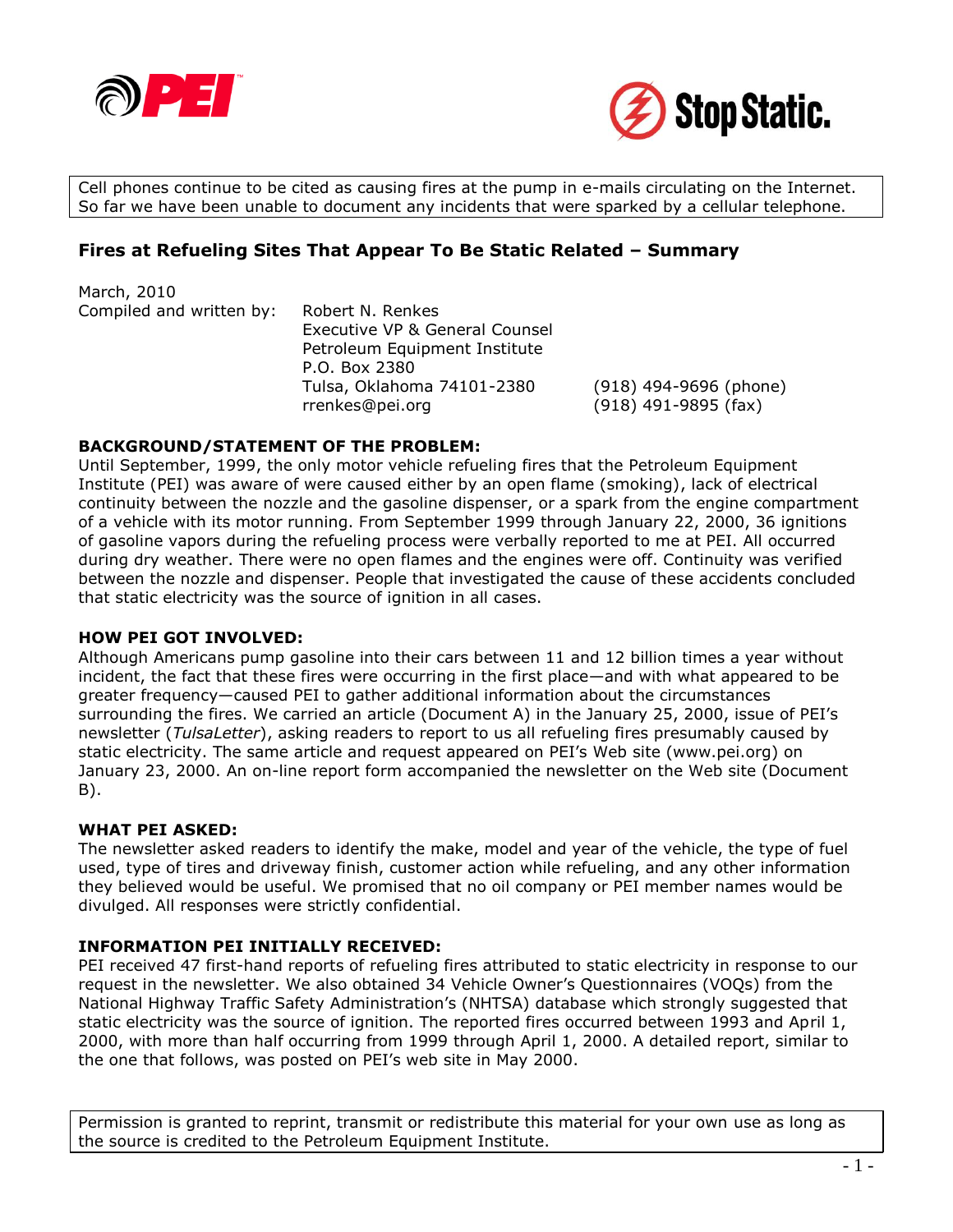### **INFORMATION PEI HAS RECEIVED THROUGH MARCH 2010:**

PEI continued to receive reports of accidents/fires attributed to static electricity after we issued our report in May 2000, even though we did not actively solicit them in future newsletters. A detailed report listing all fires received and confirmed by PEI through March, 2010 contains the following information:

- Reports by Year  $\bullet$
- Reports by Month  $\bullet$
- Reports by State  $\bullet$
- $\bullet$ Injuries
- $\bullet$ Damage to Station
- Damage to Vehicle  $\bullet$

One hundred seventy-six reports (first-hand and NHTSA's VOQs) have been received from 39 states and Washington, D.C. In all the reports we were able to verify that no open flames, running motors, or electrical continuity problems were involved. The accidents occurred with conventional and vacuum-assist Stage II vapor recovery nozzles. There have been no accidents reported to PEI when balance system nozzles were used. Driveway surfaces included concrete, asphalt, stone, crushed rock and dirt. Fires occurred with many different types of nozzles, hoses, breakaways and dispensers. No cell phones were involved. A wide variety of clothes were worn by the refuelers. Rubber-soled shoes were worn by the refuelers in 94% of the accidents where footwear was identified. A summary of all the fire reports is also included in Document D.

### **WHY DOES THIS HAPPEN?**

The author of this report is not an expert on static electricity. It does appear to many people in the industry, however, that electrostatic charging was the probable cause of the fires. In many of the reports we received, the refueler became charged prior to or during the refueling process through friction between clothing and the car seat to such an extent that electrostatic discharges to the vehicle body, fuel cap or dispensing nozzle occurred. Eighty-seven (87) fires occurred when the fueler returned to the vehicle during the refueling process and then touched the nozzle after leaving the vehicle. Thirty-nine (39) reports described fires before the refueling process began, when the fueler touched the gas cap or the area close to it after leaving the vehicle. Thirty (32) fires do not involve either of these two fact situations. In all but two of these cases the fueler was not the source of the electrical discharge and the source of ignition cannot easily be determined. We received insufficient information on seventeen (17) fires reported by NHTSA to confidently categorize them.

PEI has received five excellent articles (Documents E, 1-5) written over the last six years which attempt to explain these types of fires. Most were written in response to similar refueling fires in Germany, the United Kingdom and France from 1992 through 1997. Some offer very detailed explanations about why these refueling fires occur.

### **INFORMATION PEI DOESN'T HAVE:**

Forty-five (45) fires have been verbally reported to us, but no written reports have been submitted. As a consequence, these 45 fires were not included in our report. The American Petroleum Institute (API) conducted a survey similar to PEI's in 2000 and identified 54 fires attributed to static electricity, most of which did not overlap with those collected by PEI. API's information is also not included in this report. API's February 2, 2000, report form (Document C) and its February 3, 2000, Consumer Advisory (Document F-5) are available from PEI.

### **RESPONSES:**

Warnings have been issued by various companies and organizations since November 1999 (Documents F, 1-6).

### **WHERE DO WE GO FROM HERE?**

PEI will continue to collect reports of fires, as well as theories and studies about why these fires happen. To contact the author of this report, refer to the numbers listed on the first page.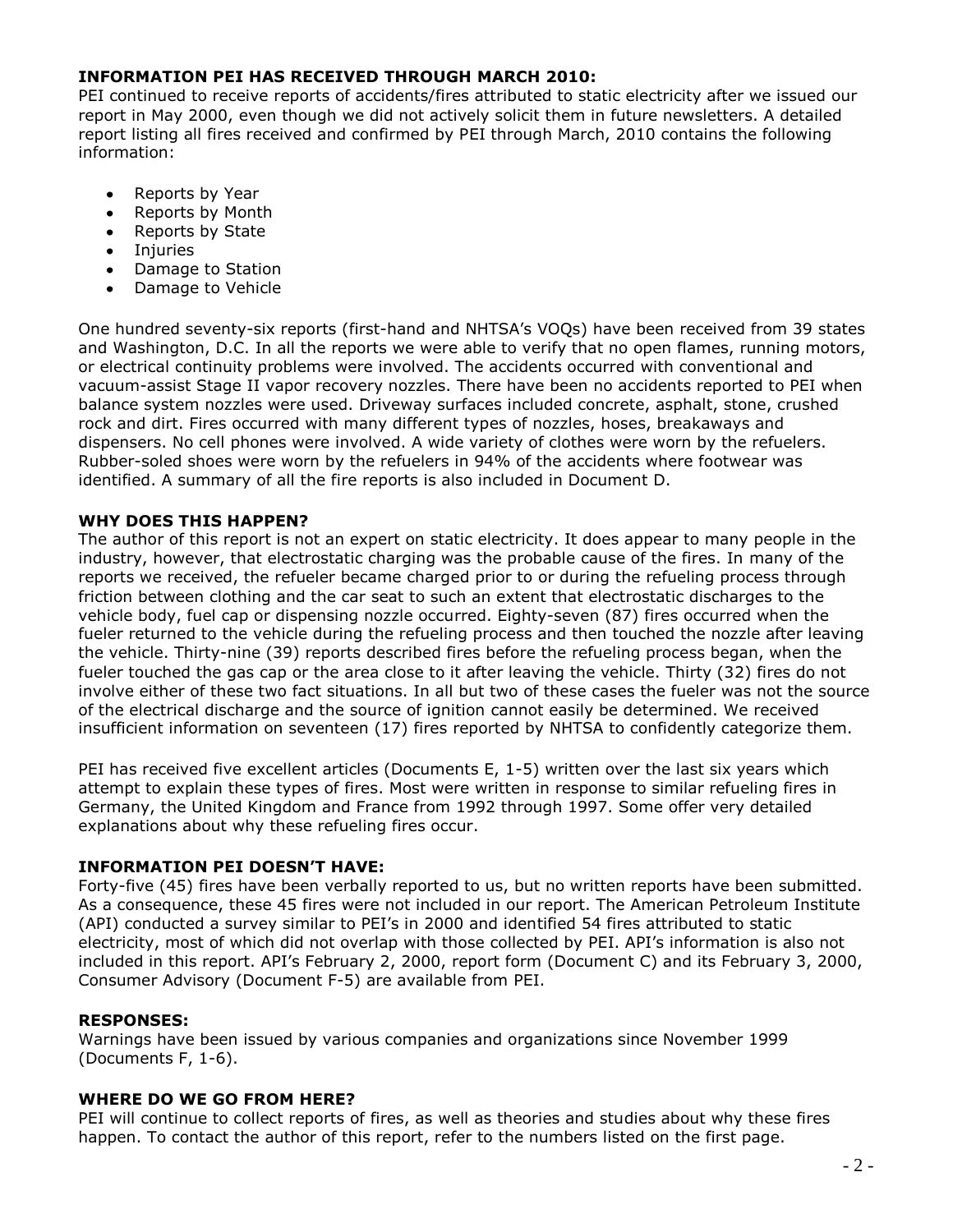PEI and API joined together September 23, 2002, to remind motorists how to avoid potential problems with static electricity at the gas pump (Document G). The groups also listed tips on how motorists can follow safe refueling practices (Document H).

## **OTHER INFORMATION:**

Information referenced throughout this summary is identified below. It is not included with this report because of the number of pages involved. We will mail a full set upon request. Contact PEI at the numbers listed on the first page for a copy of the referenced documents.

### **REFERENCED DOCUMENTS**

- A. PEI *TulsaLetter* January 25, 2000
- B. PEI Report Form January 23, 2000
- C. API Report Form February 2, 2000
- D. Summary of Fire Reports
- E. Articles
	- 1) German DGMK Project 508 February 1996

2) Guidelines for the Control of Hazards Arising from Static Electricity – The Institute of Petroleum, London – March 1998

3) Electrostatic Ignitions of Fires and Explosions, Thomas H. Pratt, Burgoyne Inc., Marietta, Georgia (1997)

4) Report on Refueling Ignitions on Petrol Filling Stations in Europe – The Bulletin, Volume 35, August 1997

5) The Role of Static Electricity In Forecourt Fires In Europe – The Bulletin, Volume 38, February 2000

- F. Warnings
	- 1) Oil Company Alert: Static Electricity Discharge Explosion Hazards November 24, 1999
	- 2) Motor Vehicle Fueling Fires Nebraska State Fire Marshal's Office January 2000
	- 3) BP Amoco Press Release January 24, 2000
	- 4) Flash Fire Alert Alaska Army National Guard February 2000

5) Gasoline Refueling Advisory and Safety Guidelines for Consumers – API – February 3, 2000

- 6) Three petroleum marketer warnings issued January-March 2000
- G. PEI/API Joint Press Release (September 23, 2002)
- H. Safe Refueling and Fuel Handling Guidelines for Consumers (September 23, 2002)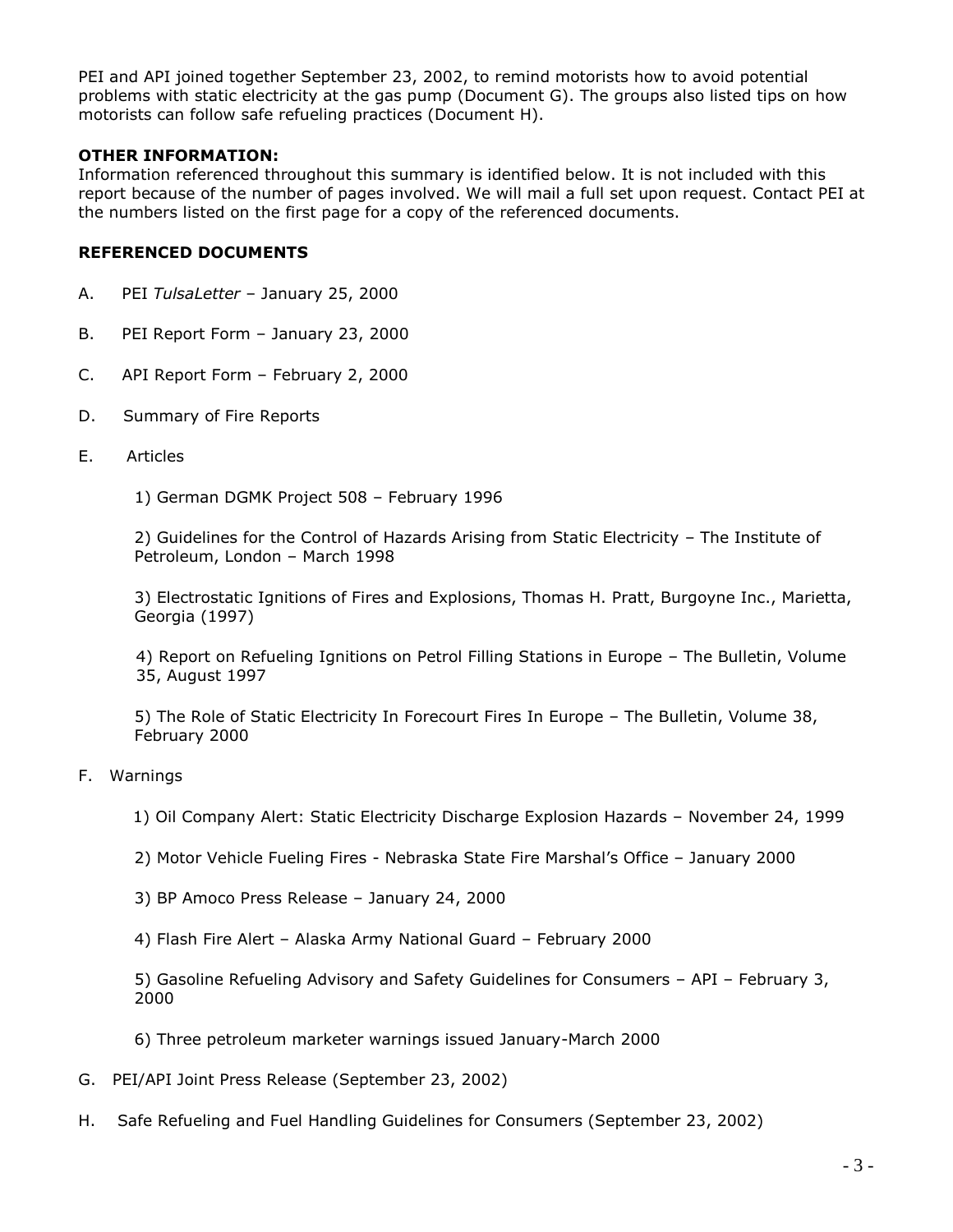### **Fires at Refueling Sites that Appear to be Static Related—The Incidents—March 2010**

Compiled and written by: Robert N. Renkes, EVP & General Counsel Petroleum Equipment Institute P.O. Box 2380, Tulsa, OK 74101-2380 (918) 494-9696 (phone) (918) 494-9695 (fax) rrenkes@pei.org

- Reports by **Year**
- Reports by **Month**
- Reports by **State**
- Report of **Injuries**
- Damage to **Vehicle**
- Damage to **Station**
- Incidents reported to **PEI**
- Incidents reported via **NHTSA Questionnaire**

## **Reports by Year**

| Year    | <b>Total</b>   | <b>NHTSA Only</b> |
|---------|----------------|-------------------|
| 1992    | $\mathbf{1}$   |                   |
| 1993    | $\mathbf{1}$   | $\mathbf{1}$      |
| 1994    | 3              | 3                 |
| 1995    | 8              | $\overline{7}$    |
| 1996    | $\overline{7}$ | $\overline{4}$    |
| 1998    | 10             | $\mathsf{3}$      |
| 1999    | 32             | 6                 |
| 2000    | 24             | $\mathbf{1}$      |
| 2001    | 12             |                   |
| 2002    | 31             |                   |
| 2003    | 12             |                   |
| 2004    | 5              |                   |
| 2005    | 3              |                   |
| 2006    | 5              |                   |
| 2007    | $\mathbf{1}$   |                   |
| 2008    | $\overline{2}$ |                   |
| 2009    | $\overline{2}$ |                   |
| 2010    | $\mathbf{1}$   |                   |
| Unknown | $\overline{7}$ | $\overline{4}$    |
| Total   | 176            | 34                |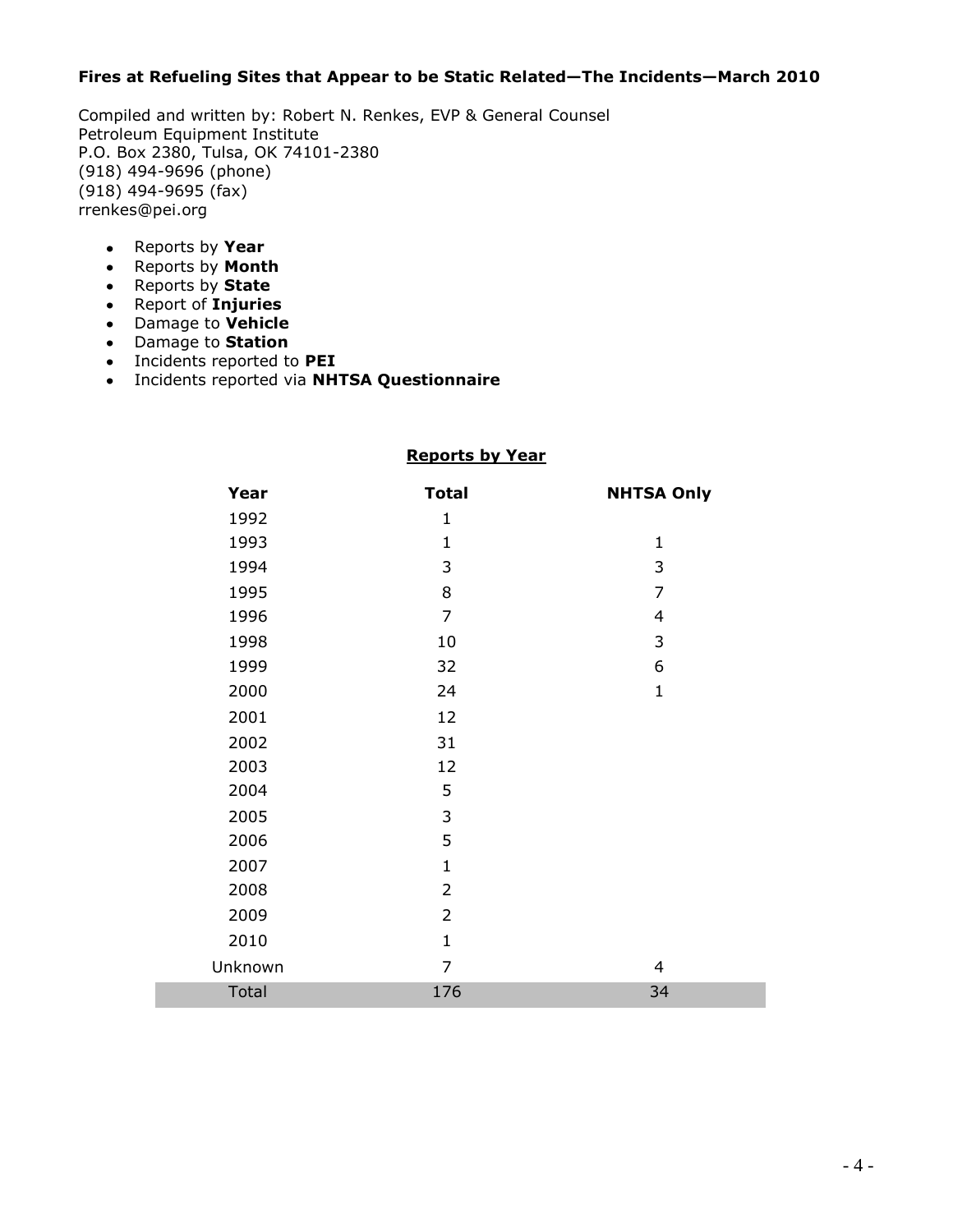# **Reports by Months**

| Month        | <b>Reports</b> | Percent %      |
|--------------|----------------|----------------|
| January      | 30             | 18             |
| February     | 27             | 14             |
| March        | 21             | 12             |
| April        | 11             | 6              |
| May          | 10             | 7              |
| June         | $\overline{4}$ | $\mathbf 1$    |
| July         | $\mathbf{1}$   | $\mathbf{1}$   |
| August       | $\overline{7}$ | $\overline{2}$ |
| September    | $\overline{7}$ | $\overline{2}$ |
| October      | 8              | $\overline{2}$ |
| November     | 16             | $\overline{7}$ |
| December     | 27             | 17             |
| Unknown      | $\overline{7}$ | $\overline{7}$ |
| <b>Total</b> | 176            | 96%            |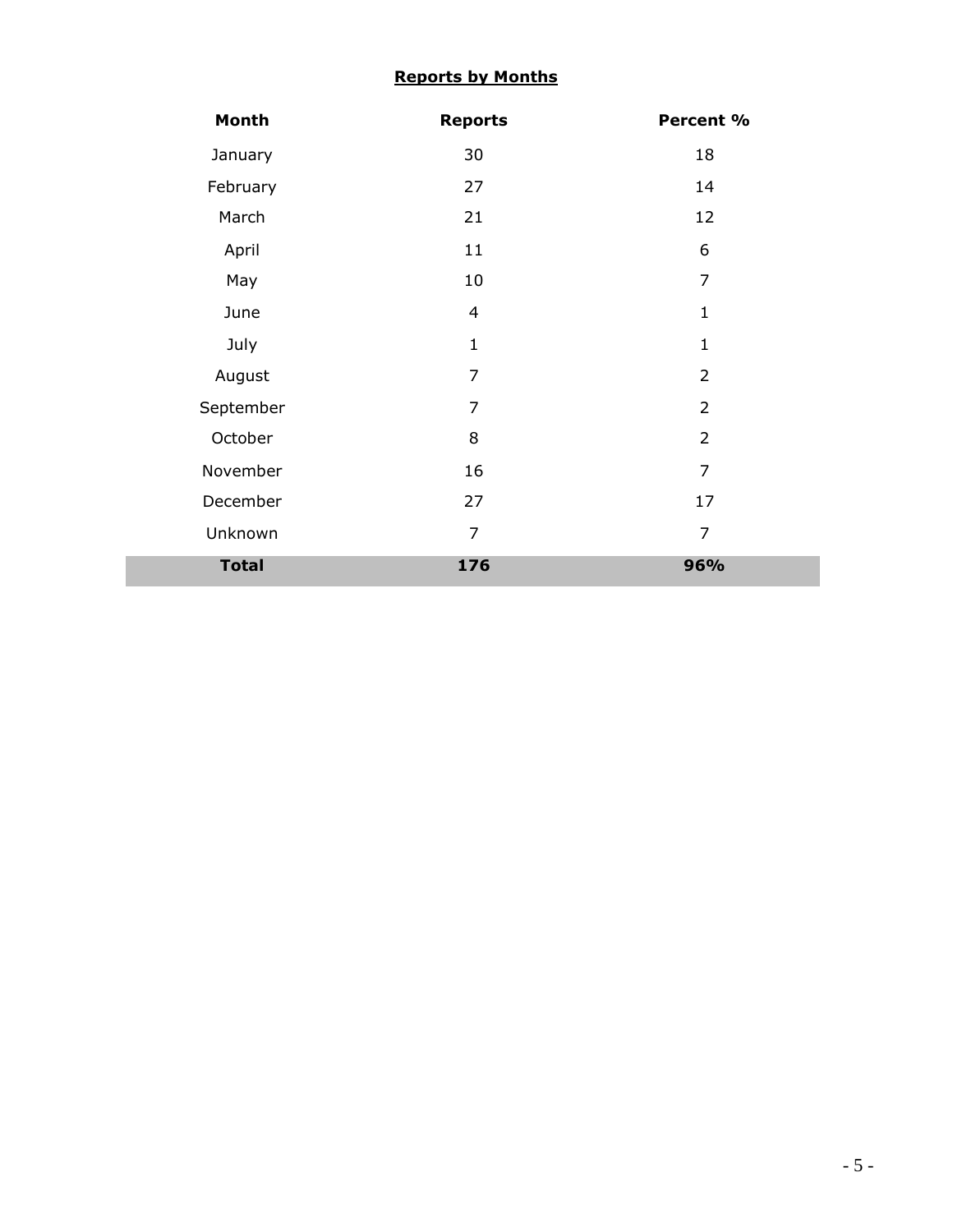## **Reports by State**

| <b>State</b>         | <b>Total</b>                                         | <b>NHTSA Only</b> |
|----------------------|------------------------------------------------------|-------------------|
| Nebraska             | 14                                                   | 1                 |
| <b>Texas</b>         | 11                                                   | $\overline{2}$    |
| Colorado             | 10                                                   | 3                 |
| Missouri             | 10                                                   |                   |
| Kentucky             | 9                                                    |                   |
| Pennsylvania         | 8                                                    | 3                 |
| California           | $\overline{7}$                                       | $\overline{4}$    |
| North Carolina       | $\overline{7}$                                       | $\mathbf{1}$      |
| Oklahoma             | 6                                                    |                   |
| Kansas               | 6                                                    |                   |
| Michigan             | 6                                                    | $\mathbf{1}$      |
| Illinois             | 6                                                    | $\overline{2}$    |
| Virginia             |                                                      |                   |
| Minnesota            |                                                      | $\overline{2}$    |
| Tennessee            | 6<br>5<br>5                                          | $\mathbf{1}$      |
| Louisiana            | 4                                                    | $\mathbf{1}$      |
| <b>New Mexico</b>    | $\overline{\mathcal{L}}$                             |                   |
| Arizona              | 4                                                    |                   |
| Utah                 | 4                                                    |                   |
| Ohio                 | $\overline{\mathcal{A}}$                             | $\mathbf{1}$      |
| Idaho                |                                                      | $\mathbf{1}$      |
| New York             |                                                      | $\overline{2}$    |
| Washington           | $\begin{array}{c}\n3 & 3 \\ 3 & 2 \\ 2\n\end{array}$ |                   |
| Maryland             |                                                      | $\overline{2}$    |
| Georgia              |                                                      | $\overline{2}$    |
| Wisconsin            | $\overline{2}$                                       | $\mathbf{1}$      |
| Mississippi          |                                                      |                   |
| South Carolina       | $\frac{2}{2}$                                        |                   |
| Massachusetts        |                                                      | $\mathbf{1}$      |
| Montana              |                                                      |                   |
| Arkansas             |                                                      | $\mathbf{1}$      |
| Alabama              | $2322$                                               |                   |
| Alaska               |                                                      |                   |
| Indiana              | $\mathbf{1}$                                         |                   |
| Iowa                 | $\mathbf{1}$                                         |                   |
| District of Columbia | $\mathbf{1}$                                         | $\mathbf{1}$      |
| Florida              | $\mathbf{1}% \in\mathbb{Z}_{+}^{d}[z,\bar{z}]$       |                   |
| Nevada               | $\mathbf{1}$                                         |                   |
| New Jersey           | $\mathbf{1}$                                         |                   |
| Oregon               | $\mathbf{1}$                                         |                   |
| Canada               | $\mathbf{1}$                                         |                   |
| Unknown              | $\overline{2}$                                       |                   |
| <b>Total</b>         | 176                                                  | 34                |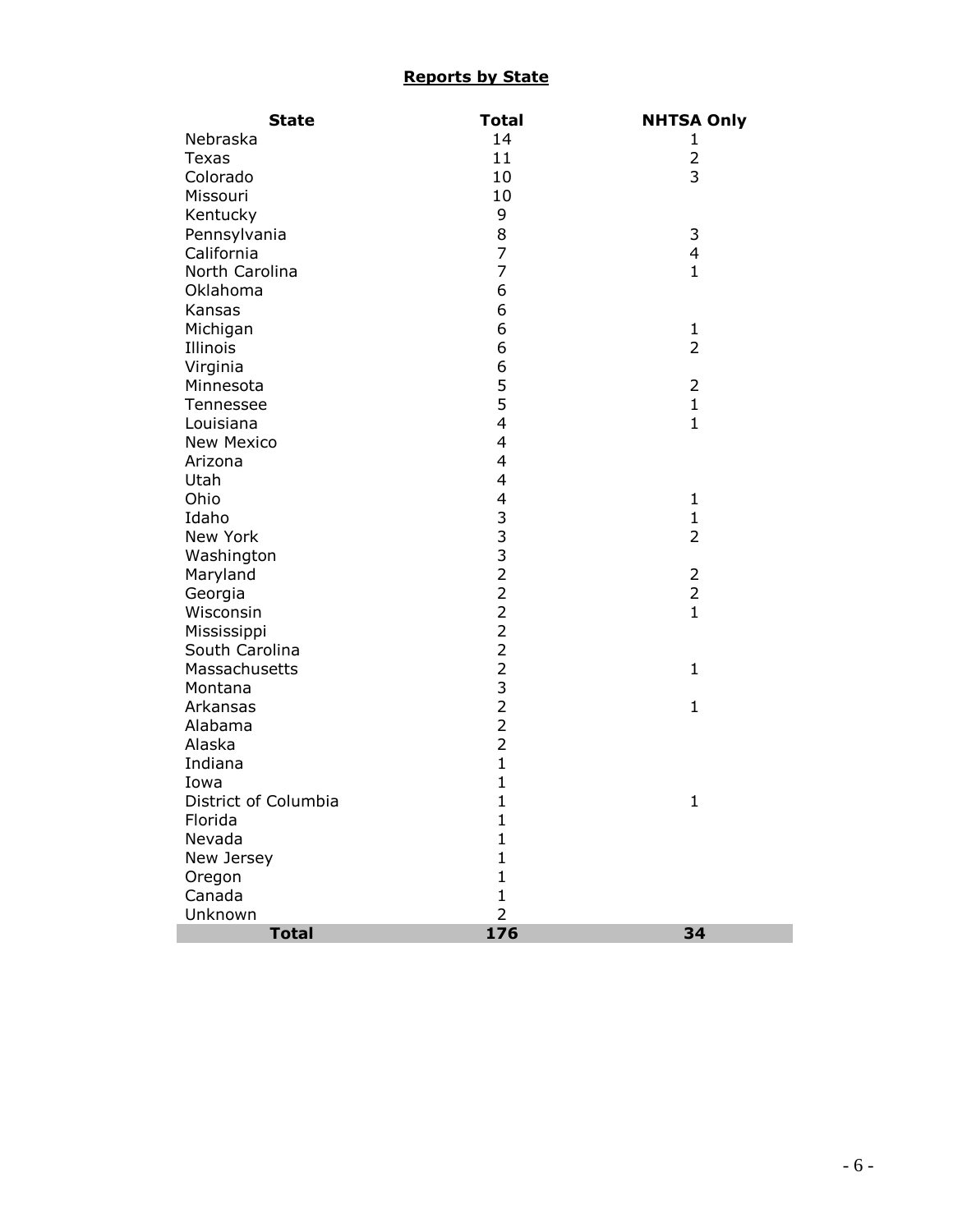## **Injuries**

# **Number Description of Injury**

| 26             | Hair singed/Burned                    |
|----------------|---------------------------------------|
| 8              | First and Second degree burns         |
| $\overline{7}$ | Burns to hand                         |
| 4              | Yes                                   |
| 5              | First-degree burns                    |
| $\overline{2}$ | Burns to leg-treated and released     |
| 3              | Burns to face                         |
| 3              | Second-degree burns-skin grafts       |
| 3              | Badly burned                          |
| $\overline{2}$ | Minor scrapes                         |
| $\overline{2}$ | Clothing scorched                     |
| $\overline{2}$ | Treated for burns-released            |
| 1              | Third-degree burns over 60& of body   |
| 1              | Death-person                          |
|                | Death- Inhalation of heated gas fumes |
|                | Death-Dog                             |
|                | Back injury                           |
|                | Bruised leg from running away         |
|                | Nerve damage                          |

# **Damage to Vehicle**

| Number        | <b>Description of Damage</b>       |  |
|---------------|------------------------------------|--|
| 36            | Totaled                            |  |
| 15            | Paint discolored; blistered        |  |
| 20            | Under \$1,000; minor               |  |
| 9             | Melting around fill pipe           |  |
| 9             | \$1,000 to \$8,000; moderate       |  |
| 4             | Yes                                |  |
| $\mathcal{L}$ | Smoke                              |  |
|               | Burned rubber around gas tank door |  |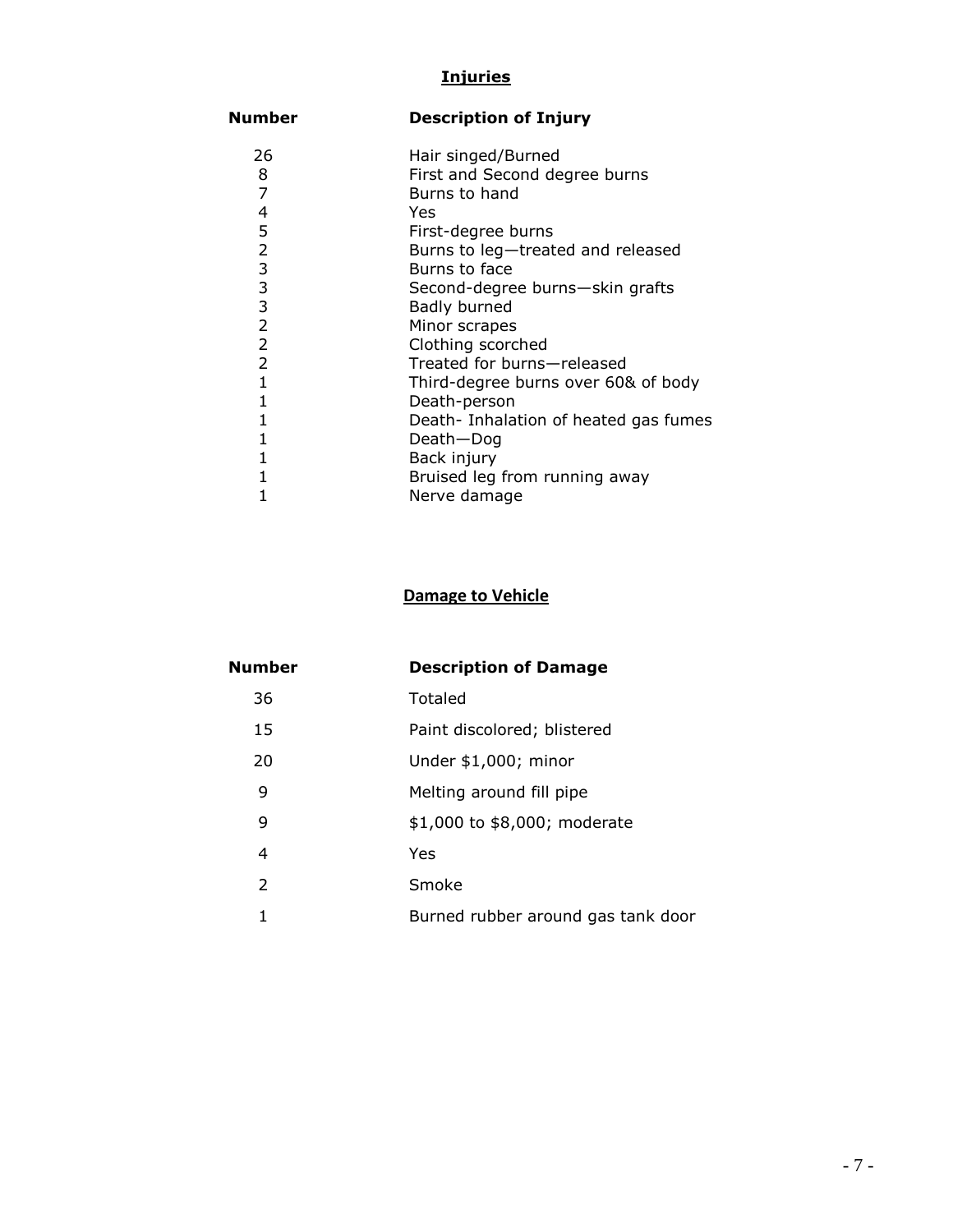# **Damage To Station**

| 13           | Damage to dispenser                        |
|--------------|--------------------------------------------|
| 10           | Destroyed nozzle                           |
| 10           | Destroyed dispenser                        |
| 8            | Destroyed dispenser(s) and canopy          |
| 4            | Destroyed canopy                           |
| 3            | Aboveground storage tank destroyed         |
| 2            | Destroyed garage and nearby buildings      |
| 1            | Nozzle splash guard                        |
| $\mathbf{1}$ | Destroyed dispenser(s), canopy, lighting   |
| 1            | Smoke damage to cover above pump           |
| 1            | Smashed fire extinguisher housing          |
| $\mathbf{1}$ | Damage to fuel hose and canopy             |
| 1            | Damage to gas tank and right quarter panel |
| 1            | Estimated \$40,000                         |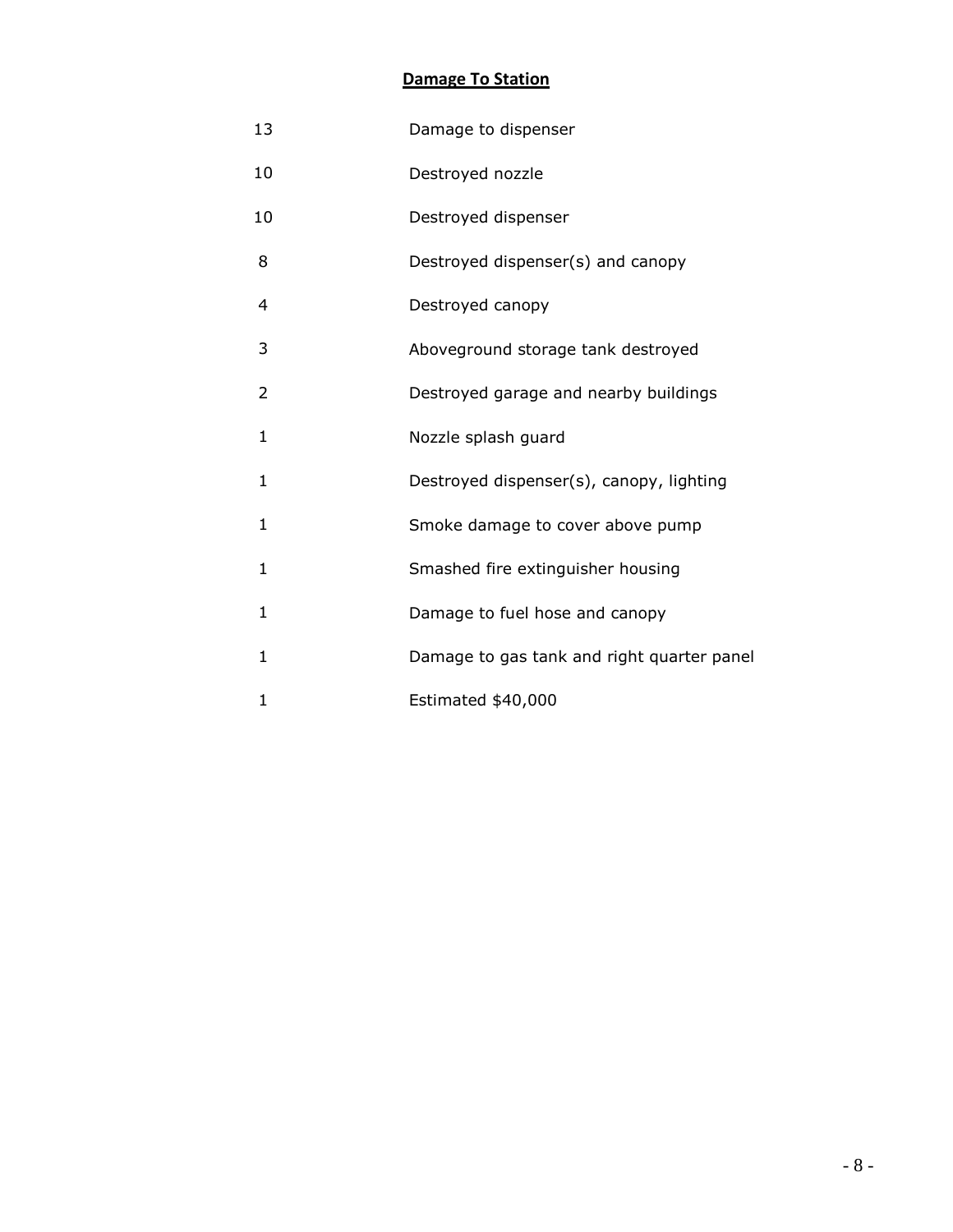# **The Incidents - Details**

## **87 Fires Reported to PEI Where the Vehicle Was Re-entered and the Nozzle was Touched During Refueling**

| Log#           | <b>Date</b> | <b>Yr./Make Vehicle</b> | <b>Description of Incident</b>                                                                                                                                                                                                                                                                                                                                                                                                                                                                                                                                                                                                                                  |
|----------------|-------------|-------------------------|-----------------------------------------------------------------------------------------------------------------------------------------------------------------------------------------------------------------------------------------------------------------------------------------------------------------------------------------------------------------------------------------------------------------------------------------------------------------------------------------------------------------------------------------------------------------------------------------------------------------------------------------------------------------|
| $\mathbf{1}$   | 10-99       | Toyota Camry            | The customer started fueling. She put it on automatic<br>and returned to sit in the car. The nozzle shut off.<br>She topped off the tank. As she grabbed the nozzle to<br>remove it, a flash fire occurred.                                                                                                                                                                                                                                                                                                                                                                                                                                                     |
| $\overline{2}$ | $1 - 00$    | 1991 Plymouth Voyager   | Started fueling the car with the automatic nozzle set.<br>She reentered the car leaving the door open. She<br>returned to the nozzle in order to stop the pump at<br>the amount she wanted. After shutting off the nozzle<br>manually she started to remove the nozzle; a fire<br>started at the filler pipe of the car. When the fire<br>started she removed the nozzle and threw it to the<br>ground.                                                                                                                                                                                                                                                         |
| 3              | 12-99       | Mitsubishi Eclipse      | Started fueling. Returned to car to write a check.<br>Returned to the fueling site to stop fueling at \$7.00.<br>When she touched the nozzle, a flash fire followed.                                                                                                                                                                                                                                                                                                                                                                                                                                                                                            |
| 4              | 12-99       | 1999 Ford Windstar      | I shut off my engine before refueling my van. I got<br>out of my van and began fueling. I set the pump to<br>operate automatically while I sat in my car for a few<br>minutes. While waiting in my car I called my husband<br>on the cell phone and shut the phone off. After the<br>pump had a little over \$10 worth of gas, I grabbed a<br>\$20 bill and got out of the van to shut the gas off and<br>pay. I got out and proceeded to pull the nozzle out of<br>my vehicle. When I pulled the nozzle from my tank, a<br>burst of flames shot out of my tank with the nozzle<br>on fire. I jammed the nozzle back into the tank and<br>ran from the vehicle. |
| 6              | $1 - 00$    | 1995 Mitsubishi Eclipse | I was letting it fill up and I got out of the car to go to<br>stop the gas and when I reached down I felt a pop on<br>my finger and I pulled back and the flames came up.                                                                                                                                                                                                                                                                                                                                                                                                                                                                                       |
| 9              | $1 - 00$    | 1995 Plymouth Voyager   | Driver gets out of car to fuel. Returns to car.<br>Dispenses \$9 and gets out of car. Shuts door.<br>Touches nozzle. Fire. Driver goes into store. Latch<br>still on. Yanks the nozzle out to put out the fire.<br>Gasoline comes out.                                                                                                                                                                                                                                                                                                                                                                                                                          |
| 11             | $3 - 99$    | 1996 Nissan Quest       | Started dispensing fuel, got back in van, left door<br>open. Jumped out to stop fueling and a static spark<br>ignited the vapors as he reached for the nozzle.                                                                                                                                                                                                                                                                                                                                                                                                                                                                                                  |
| 12             |             | Unknown 1999 Chevy Van  | Started fueling. Got back in van. Got back out. Spark<br>from hand to nozzle ignited vapors.                                                                                                                                                                                                                                                                                                                                                                                                                                                                                                                                                                    |
| 13             | 10-99       | 1997 Buick Regal        | Operator was wearing cotton gloves. Started fueling<br>and sat back in car waiting for nozzle to trip. Reached<br>for nozzle after 11 gallons were dispensed. Flame<br>came out. Turned off nozzle and dropped it on the<br>ground. Attendant put out fire at fuel port.                                                                                                                                                                                                                                                                                                                                                                                        |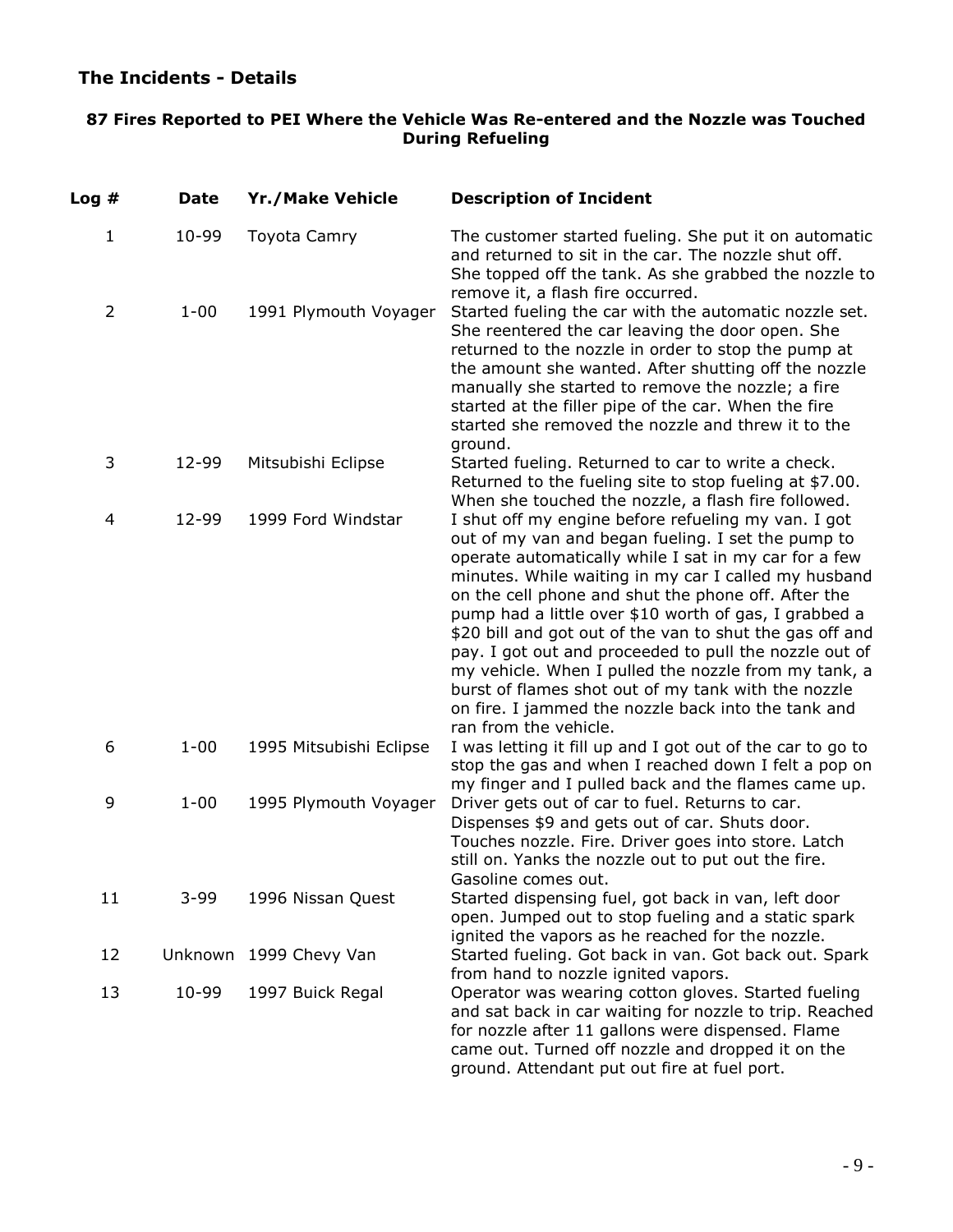| Log# | <b>Date</b> | <b>Yr./Make Vehicle</b>      | <b>Description of Incident</b>                                                                                                                                                                                                                                                                                                                                                                                                                                                                                          |
|------|-------------|------------------------------|-------------------------------------------------------------------------------------------------------------------------------------------------------------------------------------------------------------------------------------------------------------------------------------------------------------------------------------------------------------------------------------------------------------------------------------------------------------------------------------------------------------------------|
| 15   | $1 - 00$    | 1999 Ford F150 Pickup        | Started fueling, went back to car, turned on power to<br>view fuel gauge, turned off power. Left vehicle with<br>door open. Touched nozzle and felt spark.                                                                                                                                                                                                                                                                                                                                                              |
| 16   | $1 - 00$    | 1992 Ford F150 Pickup        | Engine on while refueling. Blocked nozzle open to<br>"on" position with a rock. Climbed back into vehicle.<br>Gauge at 34 full, reached for nozzle to stop fuel flow,<br>and saw flame shoot out from tank spout. Fire<br>marshal said "a static discharge occurred."                                                                                                                                                                                                                                                   |
| 18   | $5 - 99$    | Unknown                      | Customer sat in car while refueling. Turned key on to<br>auxiliary. As the nozzle was pulled out, saw a flame.                                                                                                                                                                                                                                                                                                                                                                                                          |
| 19   | $3-97$      | 1985 Buick Park Avenue       | Chocked the nozzle open with the gas cap. Went into<br>the car to talk to the children. Heard tank filling to<br>top, got out of car, reached for the nozzle to turn off<br>fuel flow. Sparking occurred at the nozzle-vehicle fill<br>connection.                                                                                                                                                                                                                                                                      |
| 21   | $10-97$     |                              | 1985 Buick station wagon After four gallons were dispensed, the driver opened<br>the driver's side door, got in car and turned key to<br>observe the gauge. She got out of the car, leaving<br>the door open. She touched the nozzle to put more<br>gas in her car and felt her hand getting hot. She<br>looked down and saw fire coming from the fill spout<br>of the gas tank. She jerked back and pulled the<br>nozzle out, spraying some gasoline in (the door was<br>open) and on the car. 7.28 gallons dispensed. |
| 23   | $1 - 96$    | 1996 Camaro                  | Put nozzle in car. Returned to car. Went back to<br>nozzle. Bent down behind nozzle. Flash. Ran away<br>but returned to car to remove nozzle.                                                                                                                                                                                                                                                                                                                                                                           |
| 25   | $1 - 99$    | 1997 Chevy Silverado         | Driver blocked nozzle open with gasoline cap. Sat in<br>driver's seat with driver's side door open. Went back<br>to nozzle as tank became full, touched the nozzle and<br>vapors ignited. Started to run away but returned to<br>remove nozzle and dropped it on the ground.                                                                                                                                                                                                                                            |
| 26   | $2 - 99$    | 1993 Olds Cutlass<br>Supreme | Started fueling. Sat back in car to return gas card to<br>purse. Returned to rear of car to hold nozzle. Fire<br>flared up as she reached for the nozzle.                                                                                                                                                                                                                                                                                                                                                               |
| 29   | $11-99$     | 1990 Nissan XS               | Nozzle in car. Latch-open device on. Punched in I.D.#<br>on card system. Sat in car with door open with one<br>foot on the ground. Reached for nozzle to disengage,<br>and saw a spark, flash and flame from filler neck.<br>Removed nozzle and threw it down. Pushed car away.                                                                                                                                                                                                                                         |
| 30   | $1 - 98$    |                              | 1997 Ford Crown Victoria Started fueling. Sat back in car. Nozzle clicked off.<br>Touched nozzle to remove it. Flash fire.                                                                                                                                                                                                                                                                                                                                                                                              |
| 32   | $1 - 99$    | 1991 Chevy Lumina            | Driver turned off ignition, turned on pump and began<br>to refuel. She then opened the driver's side door and<br>entered the car. Turned ignition switch to "on"<br>(engine off) and watched the gas gauge. Got out of<br>car and touched the nozzle to shut it off. Flames<br>erupted.                                                                                                                                                                                                                                 |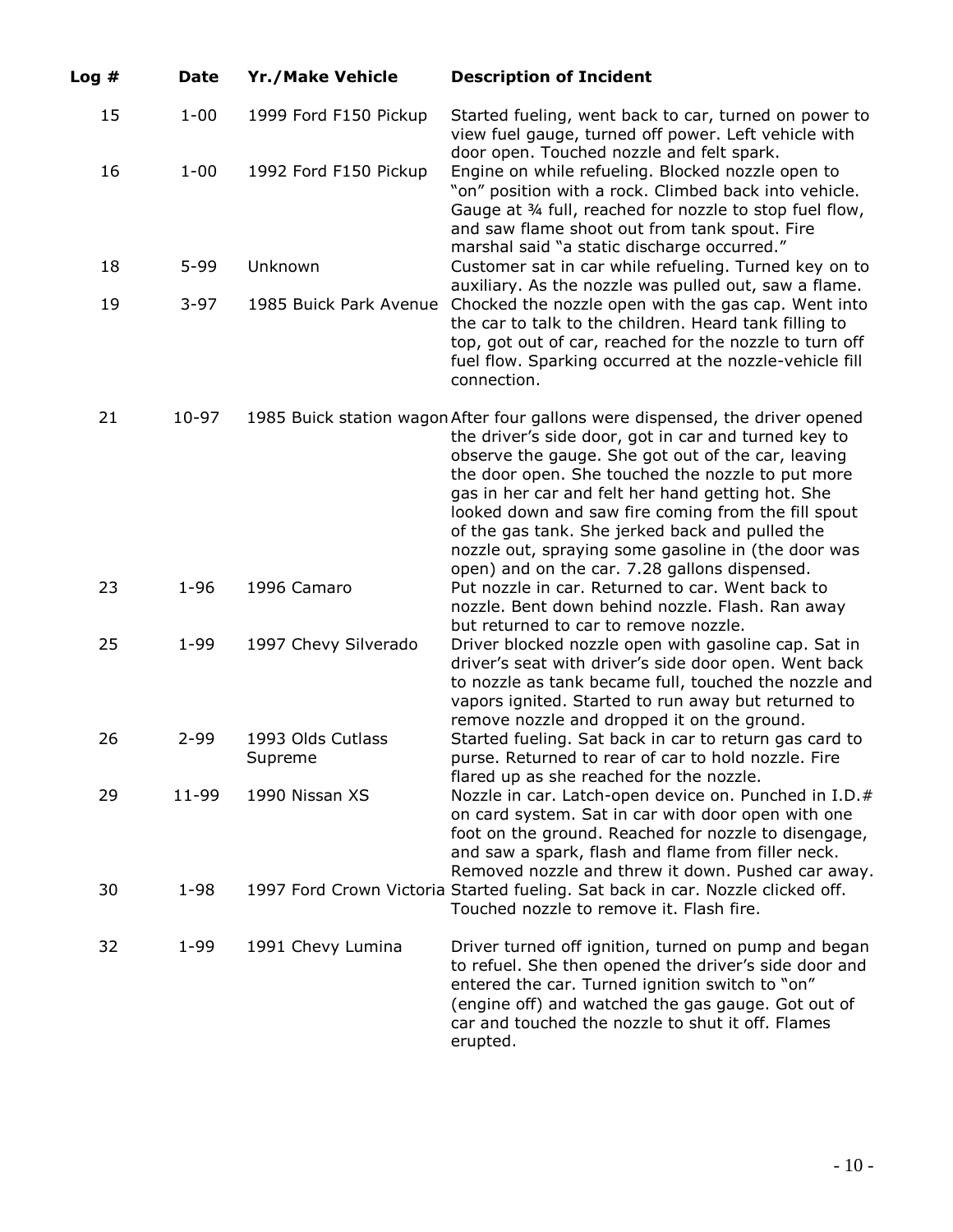| Log# | <b>Date</b> | <b>Yr./Make Vehicle</b>            | <b>Description of Incident</b>                                                                                                                                                                                                                                                                                                                                                                                                     |
|------|-------------|------------------------------------|------------------------------------------------------------------------------------------------------------------------------------------------------------------------------------------------------------------------------------------------------------------------------------------------------------------------------------------------------------------------------------------------------------------------------------|
| 36   | 12-99       | Ford Pickup                        | Driver pulled up to an MPD, cleared the dispenser and<br>placed the nozzle in the fuel tank. He was going to<br>put \$5 in the vehicle so he reentered the driver's seat<br>and closed the door while the fueling was in<br>operation. When the dispenser was at \$4, he opened<br>the door on the pickup, stepped down to get out, and<br>reached back to touch the nozzle. When he touched<br>the nozzle there was a flash fire. |
| 72   | $1 - 00$    | 1999 Ford Pickup                   | Owner put nozzle in fuel tank and began fueling. As<br>he got back in the truck, he touched the door and got<br>a shock. He got out of the truck while it was still<br>pumping (he wanted \$20), touched the nozzle and a<br>fire resulted.                                                                                                                                                                                        |
| 73   | 12-99       | 1994 Mitsubishi                    | Turned on accessory. Filled to \$19 and nozzle clicked<br>off. Got out of car, touched the nozzle (never the<br>car), and it flashed. Dropped nozzle on ground.                                                                                                                                                                                                                                                                    |
| 75   | $2 - 99$    | 1993 Ford Probe                    | Pumping gas. Set auto fill. Got in car to get keys.<br>Reached for nozzle to top off car and fire resulted.<br>Car was almost full of gasoline.                                                                                                                                                                                                                                                                                    |
| 76   | $2 - 99$    | 1993 Dodge Caravan                 | Driver started fueling and got back in car. Nozzle shut<br>off. As she touched the nozzle, she felt a shock and<br>fire ensued.                                                                                                                                                                                                                                                                                                    |
| 78   | $2 - 00$    | 1997 Honda Accord                  | Lady drove in, started fueling, reentered car, got out<br>of car, closed door, touched nozzle with right hand.<br>Flash.                                                                                                                                                                                                                                                                                                           |
| 81   |             | Unknown 1999 Dodge Durango         | Started fueling. Got back into vehicle. Got back out,<br>reached for nozzle and a spark jumped from hand to<br>nozzle, igniting the vapors.                                                                                                                                                                                                                                                                                        |
| 84   | $4 - 00$    | 1995 Ford Windstar                 | Fueling van on automatic. Driver reentered van to<br>talk to a friend. Opened door and doesn't remember<br>if she shut it. Touched nozzle-or got close to it. Fire<br>out fill neck. Turned off dispenser and ran to station<br>to get extinguisher to put out flames.                                                                                                                                                             |
| 88   | $3 - 00$    | 2000 Chrysler Town &<br>Country LX | Started fueling and left latch-open device on.<br>Returned to van to get money. Shut door by grabbing<br>window frame. Stood watching meter and touched<br>nozzle. Flame went up left hand and continued for at<br>least a minute. Shot out like a torch.                                                                                                                                                                          |
| 89   | 12-99       | 1998 Ford Mustang                  | Driver got out of vehicle, engine running, nozzle<br>inserted. Walked back to vehicle to sit down. Left<br>door open. Driver thought nozzle clicked off. Got out<br>of vehicle. Two inches from nozzle saw a spark.                                                                                                                                                                                                                |
| 90   | $8 - 00$    | 1995 Ford Escort                   | Turned off engine and exited vehicle, leaving door<br>open. Removed nozzle from pump and placed in tank.<br>Re-entered car to place credit card into wallet. Exited<br>car to remove nozzle. Reached for nozzle. Entire<br>nozzle was engulfed in flames. Fire followed hose to<br>the dispenser.                                                                                                                                  |
| 91   | 4-92        | 1992 Chrysler Van                  | Fueling car. Sat in car as tank filled. Got out and<br>reached for nozzle. Flash fire occurred, burning car<br>and area on the ground around it.                                                                                                                                                                                                                                                                                   |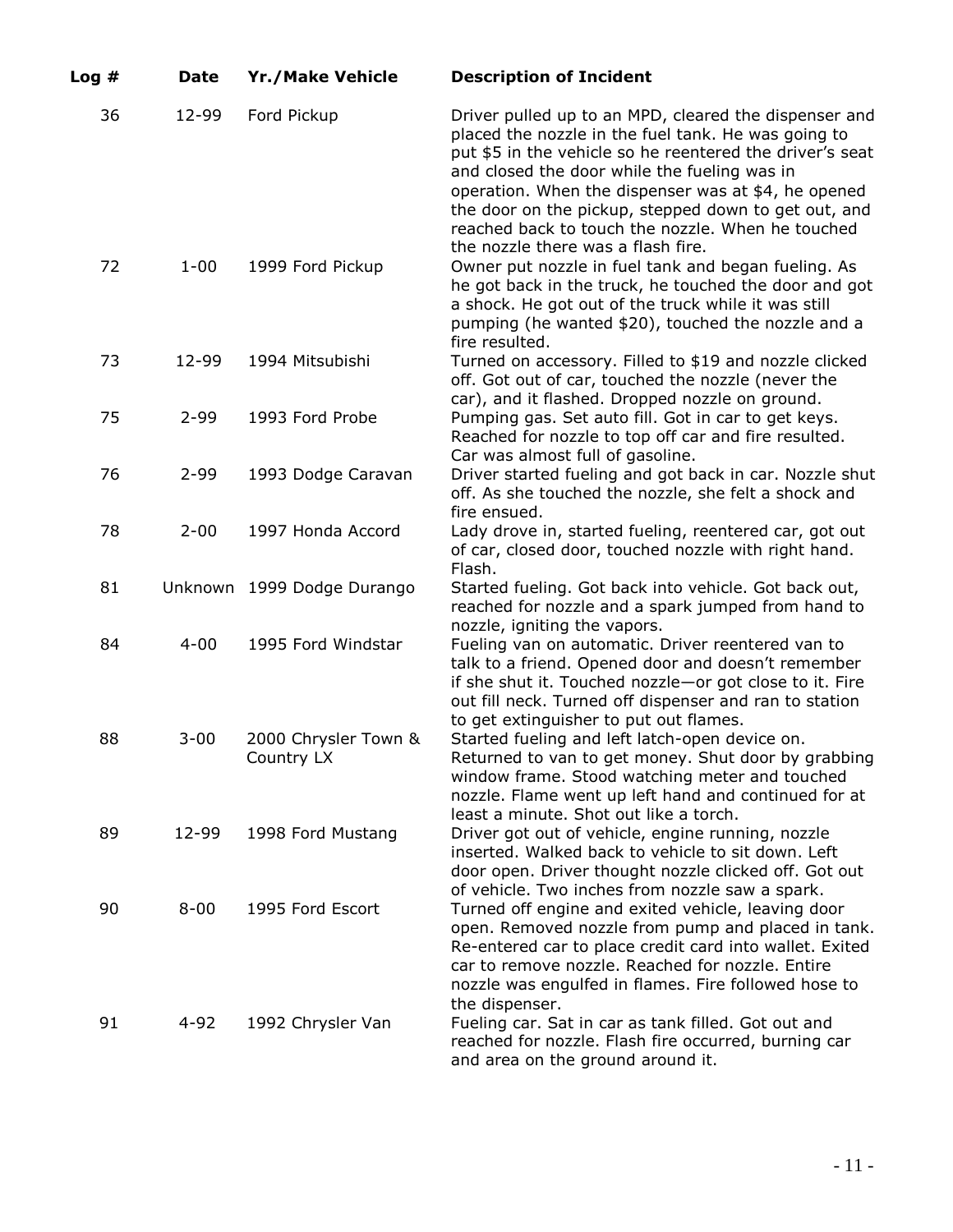| Log# | <b>Date</b> | <b>Yr./Make Vehicle</b> | <b>Description of Incident</b>                                                                                                                                                                                                                   |
|------|-------------|-------------------------|--------------------------------------------------------------------------------------------------------------------------------------------------------------------------------------------------------------------------------------------------|
| 93   | 11-99       | 2001 Chevy S-10         | Began fueling. Returned to car to put credit card<br>away. Got back out. As hand got close to the pump,<br>heard the fire ignite. Fire burned hair and eyelashes.                                                                                |
| 99   | $8 - 01$    | 1995 Chevy Lumina       | Fueler set auto nozzle latch open. Entered back seat<br>to see about baby buckled in car seat. While<br>attempting to remove nozzle from tank blaze<br>occurred at nozzle area.                                                                  |
| 100  | $9 - 01$    | 1999 Dodge Durango      | Put nozzle in vehicle and set for self-fill. Returned to<br>vehicle to write check. While grabbing handle to<br>remove nozzle, flames shot out and up the side of<br>car.                                                                        |
| 103  | $2 - 02$    | 1996 Z71 Chevrolet      | Driver unscrewed gas cap and put nozzle into tank.<br>Got back into vehicle to put credit card away. Got out<br>and attempted to touch the nozzle. Saw a large spark<br>come out of the gas tank, fire ignited - it was a huge                   |
| 104  | $3 - 02$    | 1991 GMC Safari Van     | burst of flames.<br>Started fueling. Got back into vehicle to write a<br>check. Got back out to manually finish pumping fuel.<br>Left door open to hear two young children in vehicle.<br>As soon as I grabbed nozzle flames were all around     |
| 105  | $3 - 02$    | 1994 Geo Tracker        | me.<br>Driver started fueling on auto-cut-off. During fueling<br>at passenger side rear of vehicle, he returned to<br>driver's side, entered car and returned without<br>closing door to fueling side. When he removed nozzle                    |
| 106  | $3 - 02$    | 2001 Nissan Pathfinder  | from tank a fire ball erupted.<br>Driver got back into car to put something away. Got<br>out to stop pump from fueling. Driver felt a shock and<br>a whoosh sound. Flames were coming out of gas<br>tank.                                        |
| 107  | $6 - 02$    | 1996 Toyota Corolla     | Started pumping gas. Got back into car because it<br>was cold. Got out of car, reached for handle and felt a<br>buzz. Saw a spark and a fire ignited at the entrance<br>to the fuel line.                                                        |
| 110  | 10-99       | 1995 Chevy 1/2 ton      | Sitting inside vehicle while fueling. Stepped out of<br>truck and immediately grabbed for handle to take out<br>of tank. Fire shot out of gas tank.                                                                                              |
| 113  | $8 - 01$    | Nissan Pathfinder Van   | When fueling vehicle driver sat down in vehicle. When<br>dispenser clicked off he returned to dispensing<br>nozzle. Driver grabbed nozzle, felt static go up arm.<br>Fire started coming out of fill hole by nozzle.                             |
| 114  | $1 - 02$    | Not known               | Driver started fueling and returned to vehicle. After<br>fueling, she pulled nozzle out of car and fire started.                                                                                                                                 |
| 115  | $5 - 02$    | 1987 Pontiac Firebird   | Customer entered store to prepay for fuel. Driver<br>returned to vehicle, put nozzle in tank and set auto-<br>clip. She returned to vehicle, sat down in driver's seat<br>and left door open. As she went to remove nozzle<br>there was a flash. |
| 116  | $2 - 02$    | 1999 Chevrolet Venture  | Driver put gas in van and returned to vehicle because<br>it was cold. As she pulled nozzle out, flames shot out<br>of tank on to van, nozzle and ground.                                                                                         |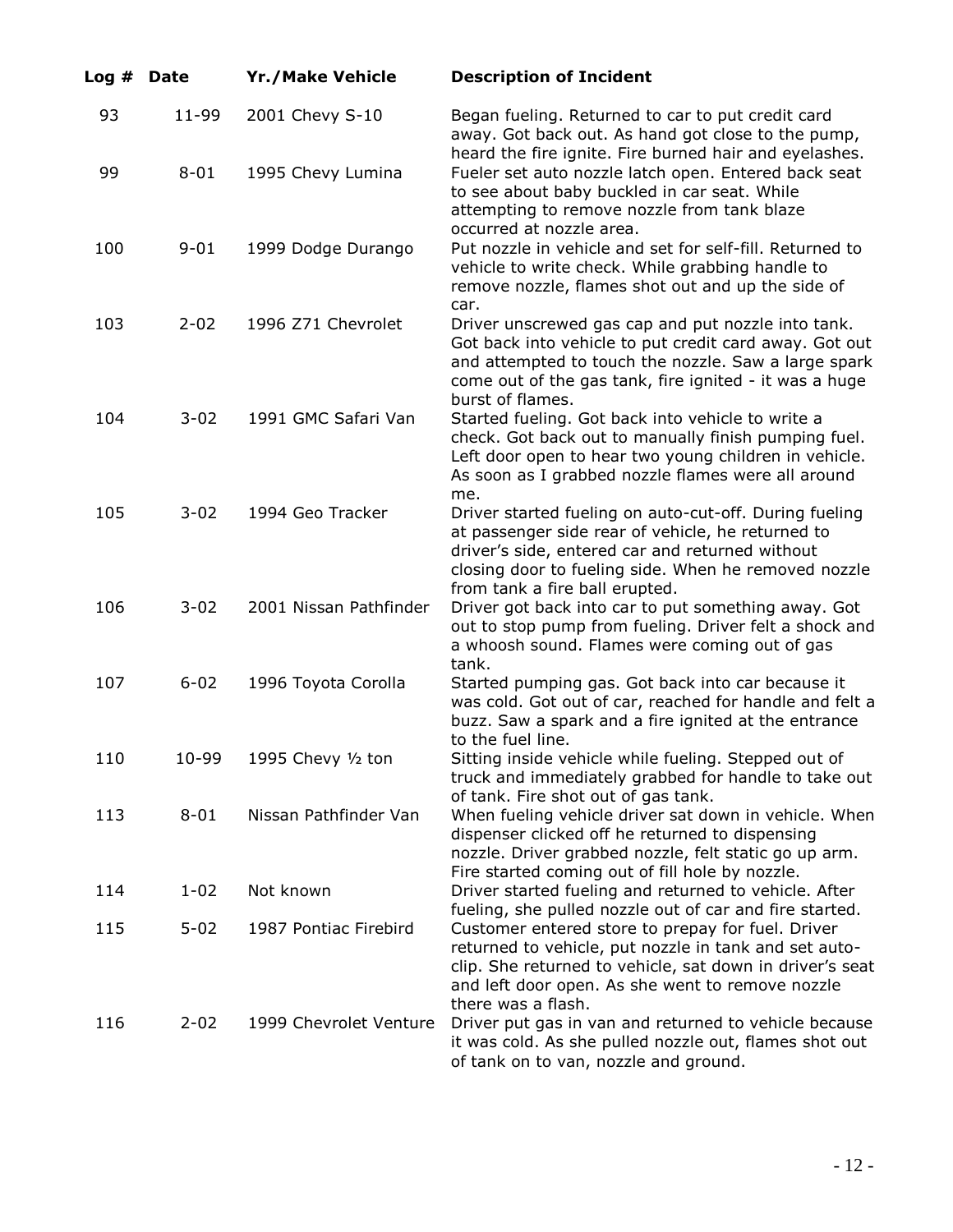| Log# | <b>Date</b> | <b>Yr./Make Vehicle</b> | <b>Description of Incident</b>                                                                                                                                                                                                                                                                                                                                                                                                                                                                                                                                                                                                                                                                                                      |
|------|-------------|-------------------------|-------------------------------------------------------------------------------------------------------------------------------------------------------------------------------------------------------------------------------------------------------------------------------------------------------------------------------------------------------------------------------------------------------------------------------------------------------------------------------------------------------------------------------------------------------------------------------------------------------------------------------------------------------------------------------------------------------------------------------------|
| 117  | $11 - 00$   | 1993 Subaru Legacy      | Driver began filling tank and then engaged hold-open<br>clip. She returned to car to put away debit card and<br>then grabbed nozzle to disengage clip and continue<br>filling. Driver felt a static spark as she grabbed nozzle                                                                                                                                                                                                                                                                                                                                                                                                                                                                                                     |
| 118  | 10-99       | Honda                   | and heard "whoosh" sound as fumes ignited.<br>Driver pumped gas, sat in car because it was cold,<br>touched nozzle to release automatic and felt spark<br>and saw flames.                                                                                                                                                                                                                                                                                                                                                                                                                                                                                                                                                           |
| 120  | $1 - 02$    | 1997 Ford F150          | Customer paid clerk \$20. Started nozzle pumping and<br>got back into truck because it was cold. She noticed<br>pump had passed \$20 and jumped out to grab nozzle<br>to stop gas. Vapors burst in a big fireball.                                                                                                                                                                                                                                                                                                                                                                                                                                                                                                                  |
| 121  | $3 - 99$    | 1991 Olds. Silhouette   | Driver put nozzle in tank and set auto-fill. She<br>returned to van to write a check and get out of cold<br>and wind. Driver reached down to remove nozzle,<br>saw a spark and fire came out of tank.                                                                                                                                                                                                                                                                                                                                                                                                                                                                                                                               |
| 122  | $4 - 02$    | 1994 Nissan Altima      | Driver set nozzle to self-pump and returned to car.<br>When fueling was complete driver returned to pull<br>nozzle from tank. Flash of fire occurred around<br>opening of gas tank.                                                                                                                                                                                                                                                                                                                                                                                                                                                                                                                                                 |
| 127  | $3 - 01$    | 1988 Chevy S-10         | Customer sitting in vehicle during refueling process.<br>When fueling complete, he exited vehicle and<br>returned to nozzle. Felt shock when touching the<br>pump. Truck caught fire.                                                                                                                                                                                                                                                                                                                                                                                                                                                                                                                                               |
| 131  | $9 - 02$    | 1972 Chevrolet P/U      | The victim was with a friend and both were filling their<br>vehicles at the same time after a trip. He began filling<br>his vehicle and walked to his friends pickup at the<br>next pump. He had agreed to pay for the gas in the<br>pickup. The owner of the pickup placed the nozzle in<br>the fill opening located behind the driver's door. He<br>then stepped back from the vehicle. The victim stood<br>in the open doorway of the driver's side and reached<br>in to retrieve his wallet. He had his wallet in the palm<br>of his left hand as he placed his hand on the truck's<br>fabric seat cover. He then touched the cab of the<br>truck close to the fill opening. He heard a "whoosh"<br>sound as the fire occurred. |
| 133  | $1 - 98$    | 1995 Toyota 4-Runner    | Driver began fueling and returned to drivers seat.<br>Automatic shutoff had not occurred yet when he<br>exited the vehicle. Reached for nozzle and static<br>discharge occurred. Vapors ignited.                                                                                                                                                                                                                                                                                                                                                                                                                                                                                                                                    |
| 134  | 10-02       | 1992 Dodge Caravan      | Customer started the fueling process and then got<br>back inside the vehicle and sat down in the seat.<br>Driver then got out of the vehicle and reached for the<br>nozzle. Vapors around her ignited, catching the<br>vehicle on fire.                                                                                                                                                                                                                                                                                                                                                                                                                                                                                             |
| 135  | 10-02       | 2001 Chevy Tahoe        | Owner of a private fuel tank began fueling vehicle.<br>Returned to front seat to log mileage. Returned to<br>rear of vehicle to remove nozzle. As owner reached<br>for the nozzle the gasoline fumes ignited totaling<br>vehicle, tank, stand, hose and nozzle.                                                                                                                                                                                                                                                                                                                                                                                                                                                                     |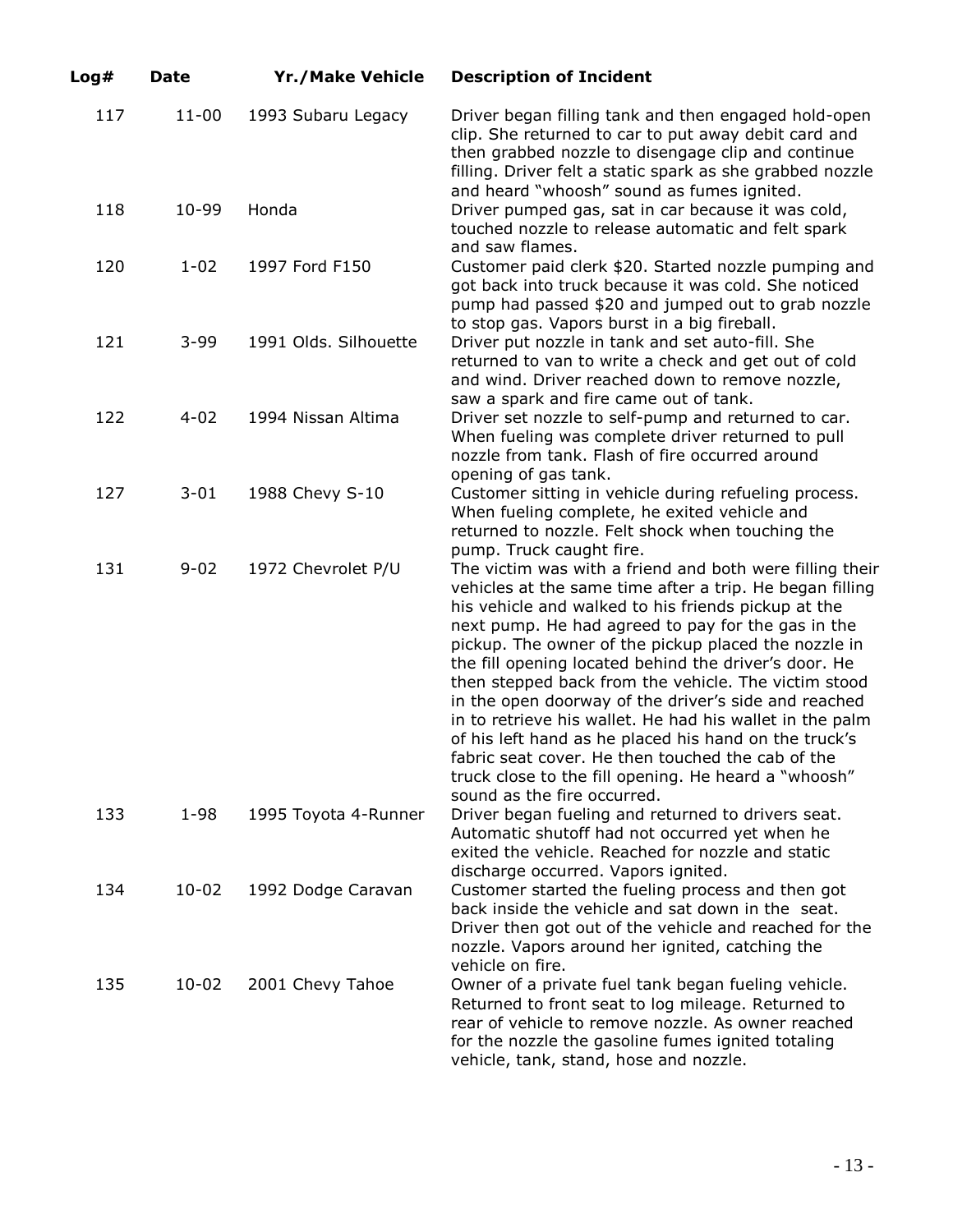| Log# | <b>Date</b>   | <b>Yr./Make Vehicle</b> | <b>Description of Incident</b>                                                                                                                                                                                                                                                                                                                           |
|------|---------------|-------------------------|----------------------------------------------------------------------------------------------------------------------------------------------------------------------------------------------------------------------------------------------------------------------------------------------------------------------------------------------------------|
| 136  | $10 - 02$     | Plymouth Voyager        | Driver started fueling process and returned to vehicle.<br>Driver returned to manually finish fueling vehicle. Fire<br>started.                                                                                                                                                                                                                          |
| 138  | $5 - 19 - 01$ | 1992 Olds Cutlass       | Driver activated nozzle and used hold-open device.<br>Returned to driver's seat with door open. Driver exited<br>vehicle and touched nozzle. Felt shock on hand and<br>saw fire from nozzle.                                                                                                                                                             |
| 139  | $4 - 02$      | 1997 Buick 4-door       | Driver left ignition turned to accessory, exited vehicle,<br>inserted nozzle into fill pipe and put gas cap in handle<br>to keep gas flowing. Went to driver position to watch<br>gauge. Exited vehicle to return to fuel area. Flames<br>erupted.                                                                                                       |
| 141  | $11 - 02$     | 1998 Chevy Suburban     | Driver began fueling. Placed nozzle on automatic.<br>Returned to car. Reached for nozzle to stop fueling<br>and fire erupted.                                                                                                                                                                                                                            |
| 144  | $12 - 02$     | 1997 Jeep Wrangler      | Driver got into car after pumping gas. He returned<br>when pump shut off and touched the dispenser. A<br>small fire erupted.                                                                                                                                                                                                                             |
| 145  | $12 - 02$     | 2000 Mitsubishi Eclipse | Motorist began fueling and then reentered vehicle<br>front seat. Driver exited vehicle and proceeded to rear<br>of car. When she reached filler spout with hose in it,<br>she leaned over to listen to see if fuel was flowing into<br>the fuel tank. There was an instantaneous flash fire.                                                             |
| 146  | $12 - 02$     | 2000 Toyota 4-Runner    | Driver started pumping gas and went back inside the<br>vehicle. Driver exited vehicle and touched nozzle. Fire<br>started.                                                                                                                                                                                                                               |
| 147  | $12 - 02$     | Dodge Caravan           | Driver started pumping gas and returned to vehicle.<br>When pump showed almost \$10 driver jumped out<br>and grabbed nozzle. Spark occurred and fire erupted<br>from tank fill port.                                                                                                                                                                     |
| 148  | $1 - 03$      | 1991 Subaru Legacy      | Customer began filling car with gas. Got back in car,<br>got out and grabbed nozzle, felt shock and saw<br>flames.                                                                                                                                                                                                                                       |
| 149  | $1 - 03$      | 1990 Cadillac Eldorado  | Gasoline station attendant put hose in gas tank and<br>proceeded to fill the tank. Customer upset because<br>cap was placed on top of trunk of vintage Cadillac, got<br>out of car to remove it and place it on the door to the<br>gas tank. When driver placed the cap on the door<br>cover, he felt a shock which produced flames at the fill<br>pipe. |
| 151  | $1 - 03$      |                         | 1994 Ford Escort Wagon Customers niece started fueling vehicle. She got back<br>into car. When nozzle clicked off she got out of car<br>and touched the nozzle. She saw a spark and fire<br>started.                                                                                                                                                     |
| 152  | $11 - 00$     | 1997 Buick LeSabre      | Driver sat down in car while fueling vehicle. Driver<br>then touched nozzle while fuel was still dispensing.<br>Fumes ignited.                                                                                                                                                                                                                           |
| 154  | $4 - 03$      |                         | 1996 Dodge Gr. Caravan Driver started fueling, got back in car, got out,<br>touched nozzle to remove. Flames.                                                                                                                                                                                                                                            |
| 156  | $12 - 01$     | 1997 Chevy Van          | The driver exited the car, began fueling and returned<br>to vehicle due to cold weather. Driver exited for the<br>second time and removed the gas nozzle after filling<br>up. The spark from her hand to the nozzle started the<br>fire.                                                                                                                 |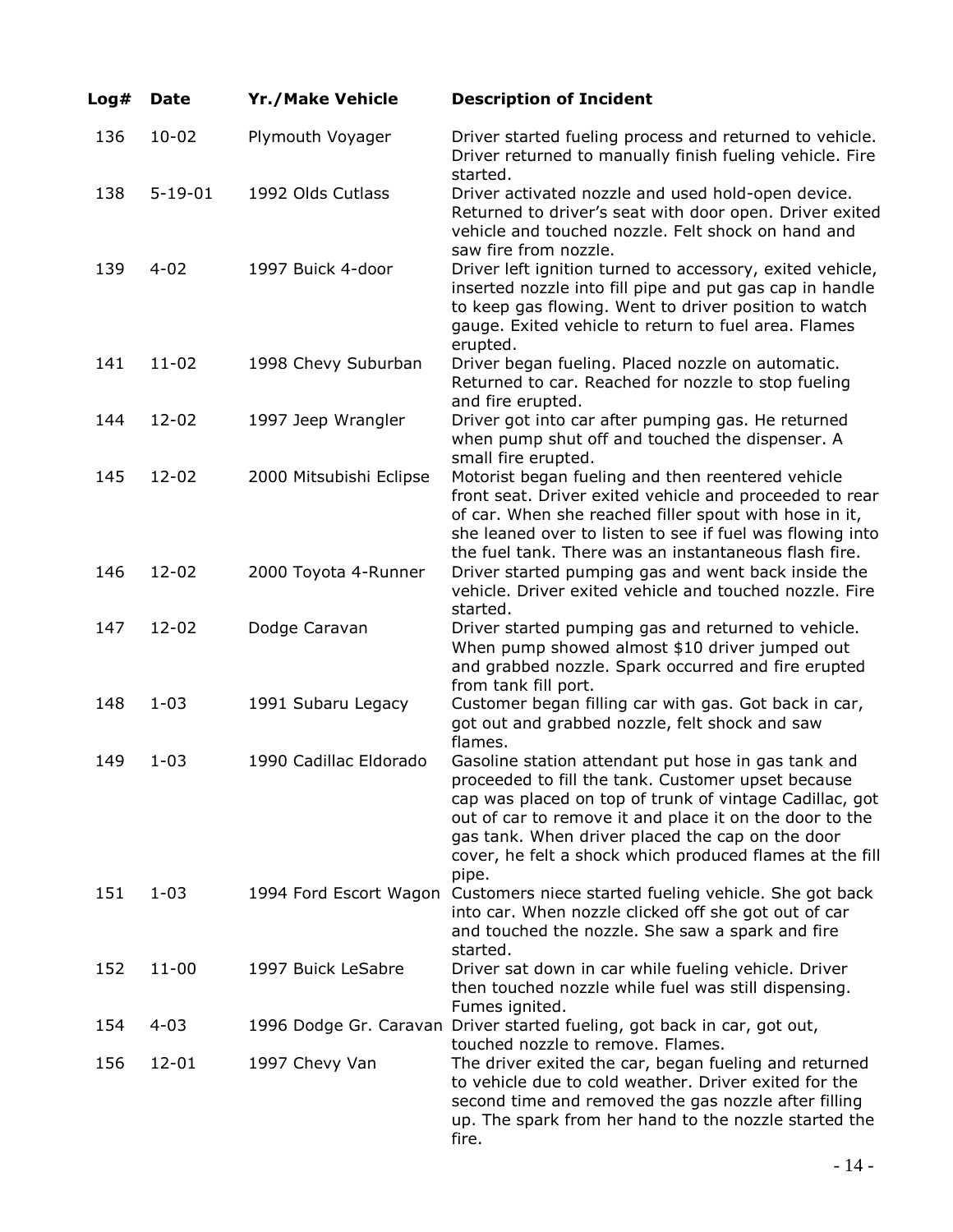| Log# | <b>Date</b>   | <b>Yr./Make Vehicle</b> | <b>Description of Incident</b>                                                                                                                                                                                                                                                                |
|------|---------------|-------------------------|-----------------------------------------------------------------------------------------------------------------------------------------------------------------------------------------------------------------------------------------------------------------------------------------------|
| 157  | 10-98         | 1996 Chevy Pickup       | Driver inserted hose to begin fueling. Driver returned<br>to sit on seat with door open and legs resting on<br>running boards. When gauge approached full, driver<br>stepped out and attempted to pull nozzle out. Static<br>popped off fingers and a ring of flames formed around<br>nozzle. |
| 159  | $11 - 03$     | 2000 Nissan Pathfinder  | Driver fueling car. Returned to vehicle because it was<br>cold. When fueling was finished driver exited car and<br>touched nozzle. Nozzle sparked and a fire ball<br>occurred.                                                                                                                |
| 160  | $11 - 03$     | 2003 Ford Expedition    | Driver started fueling, got back in vehicle, got out to<br>remove nozzle, flash fire occurred.                                                                                                                                                                                                |
| 162  | $1 - 04$      | SUV                     | While driver inside vehicle, the nozzle overflowed.                                                                                                                                                                                                                                           |
| 163  | $12 - 03$     | 1998 Ford Ranger        | Driver tried to grab the handle and flames shot out.<br>Driver started fueling process and returned to car to<br>wait while the vehicle fueled. When driver returned<br>and attempted to reach the nozzle she felt a charge<br>from her palm and saw an explosion.                            |
| 164  | $12 - 03$     | 1996 Chevy Pickup       | Driver exited vehicle to start fueling. Driver returned<br>to truck to sit down. When fuel reached \$29, driver<br>got out, touched the nozzle and saw fire.                                                                                                                                  |
| 165  | $1 - 04$      | 1994 Honda Civic        | Driver inserted nozzle to fuel car and returned to car<br>to wait for fueling. After fueling completed, driver<br>exited car and touched handle of pump. After flame<br>occurred driver removed handle and ran to station to<br>report fire.                                                  |
| 167  | $2 - 04$      | Unknown                 | Driver exited vehicle, removed gas cap and put nozzle<br>in fuel port to begin fueling. Driver got back into<br>vehicle and sat down. Driver then exited vehicle and<br>attempted to remove the nozzle. As soon as driver<br>touched the nozzle, flames erupted.                              |
| 169  | $5 - 04$      | 1996 Isuzu Trooper      | Driver placed nozzle into vehicle and returned to the<br>car to sit with son. As fuel approached the \$30 mark,<br>she slid out of the car and reached for the nozzle.<br>Driver saw a spark leap from her hand to the nozzle,<br>which ignited in flames.                                    |
| 171  | $2 - 24 - 06$ | Unknown                 | A lady was fueling her car. She opened the door to<br>put her purse back inside her vehicle. When she<br>returned, the pump caught fire.                                                                                                                                                      |
| 175  | $12 - 8 - 06$ | Pickup                  | Driver started fueling and got back in vehicle. After<br>fueling, driver exited truck and removed nozzle. When<br>he reached for nozzle, sparks ignited.                                                                                                                                      |
| 176  | 11-12-06      | Van                     | Driver got back in car, came back out of vehicle prior<br>to flash fire/vapor flash.                                                                                                                                                                                                          |
| 178  | $2 - 5 - 05$  | <b>SUV</b>              | Driver began to pump gas into the vehicle. Driver got<br>back into vehicle. Once the pump stopped, she got out<br>of the car and approached the fuel dispensing nozzle,<br>which resulted in a fire in and around the car and<br>damage to the pump.                                          |
| 179  | $1 - 25 - 07$ | 1998 Ford Ranger        | Started pumping, got back into truck. Got out of<br>truck, on cell phone and fire ignited.                                                                                                                                                                                                    |
| 180  | $1 - 08$      | 1999 Ford Ranger        | Driver got out of vehicle to begin fueling. She<br>engaged the hold-down clip to fill automatically and                                                                                                                                                                                       |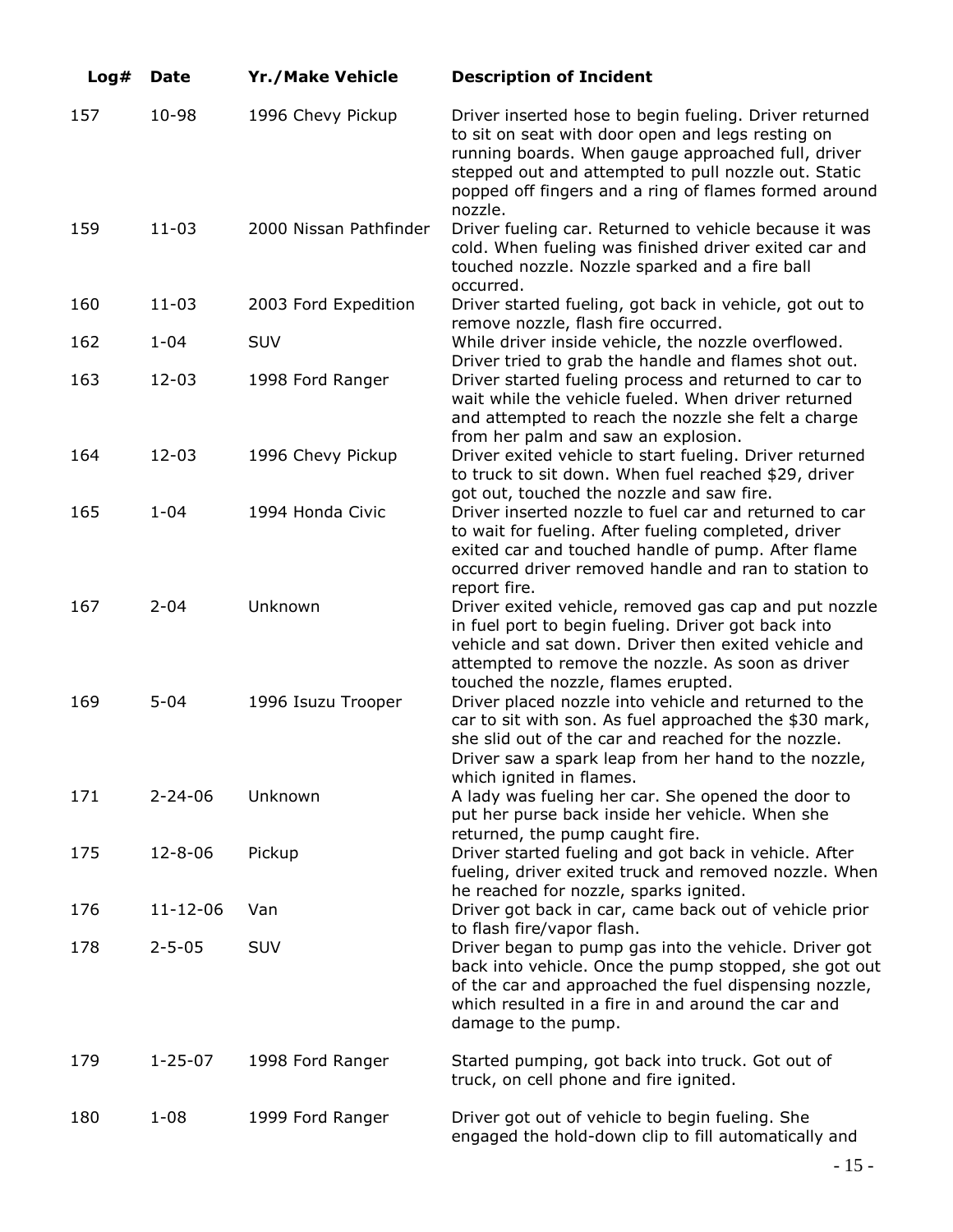|     |                |         | returned to sit in the vehicle. When the tank was full<br>she got out of the vehicle and reached for the nozzle.<br>Felt a shock and fire came out of the tank.                                           |
|-----|----------------|---------|-----------------------------------------------------------------------------------------------------------------------------------------------------------------------------------------------------------|
| 181 | $1 - 18 - 08$  | Minivan | Driver got out of vehicle to begin fueling. He got back<br>in his car, to warm up. When he returned and touched<br>the nozzle, the vehicle and gas pump burst into<br>flames.                             |
| 182 | $12 - 15 - 09$ | Car     | Driver left the car running and was talking on cell<br>phone as he started the gas pump. Police said static<br>electricity generated by the man getting in and out of<br>his car likely sparked the fire. |

### **52 Fires Reported to PEI Where Refueler Did Not Reenter the Vehicle and/or Touch the Nozzle During Refueling**

| Log# | <b>Date</b> | <b>Yr./Make Vehicle</b>          | <b>Description of Incident</b>                                                                                                                                                                                              |
|------|-------------|----------------------------------|-----------------------------------------------------------------------------------------------------------------------------------------------------------------------------------------------------------------------------|
| 7    | 11-99       | Dodge Caravan                    | Customer got in car and saw flames shooting out of the<br>filler neck.                                                                                                                                                      |
| 8    | $11 - 99$   | Geo Prizm                        | It was chilly that morning and the driver got out of his<br>truck and put on a nylon jacket. He held the nozzle and<br>fire traveled up the driver's arm.                                                                   |
| 10   | $2 - 00$    | 1998 Pontiac Sunbird             | Customer began fueling, returned to inside of the car,<br>got out of the car and flash occurred as she approached<br>the right quarter panel. She never touched the nozzle.<br>This is on video.                            |
| 14   | $6 - 99$    | 1984 Ford Bronco II              | Fueler was standing between the pump and vehicle<br>when he noticed flames at eye level.8 1/2 gallons were<br>dispensed.                                                                                                    |
| 17   | $1 - 00$    | 1999 Ford F-150                  | Began fueling, got back into vehicle, saw dispenser was<br>near amount she wanted to purchase, jumped out of<br>vehicle to shut off the nozzle and said, "It is on fire."                                                   |
| 20   | 10-97       | 1991 Chevy Lumina                | Driver was sitting in her vehicle when the nozzle shut<br>off and the fire occurred. She saw it in her rear view<br>mirror.                                                                                                 |
| 24   | $7 - 98$    | 1997 Dodge Ram Pick-<br>up Truck | Placed nozzle, attached to aboveground storage tank,<br>in fuel port of car and started fueling. Went into the<br>shop to consult colleague. Noticed smoke and then a<br>fire. No sign of spilled fuel.                     |
| 31   | 12-99       | Honda Accord                     | Popped the lid to her gas tank before getting out of the<br>car, then walked over to fill port and flipped the lid<br>open with her key. The gas cap was never opened.<br>Flames engulfed her car.                          |
| 33   | 12-99       | 1994 Dodge Pickup                | Customer began to fuel at #4 dispenser and fire<br>erupted. Customer pulled back, put nozzle away, and<br>went into store. Clerk hit E-Stop. Fire went out.                                                                 |
| 34   | 4-99        | 1999 Dodge Dakota                | Started fueling and set the hold-open latch. Returned<br>to cab to check purse for money. Remained outside the<br>vehicle. Returned to fill port and shut off nozzle.<br>Noticed flames as soon as the nozzle was released. |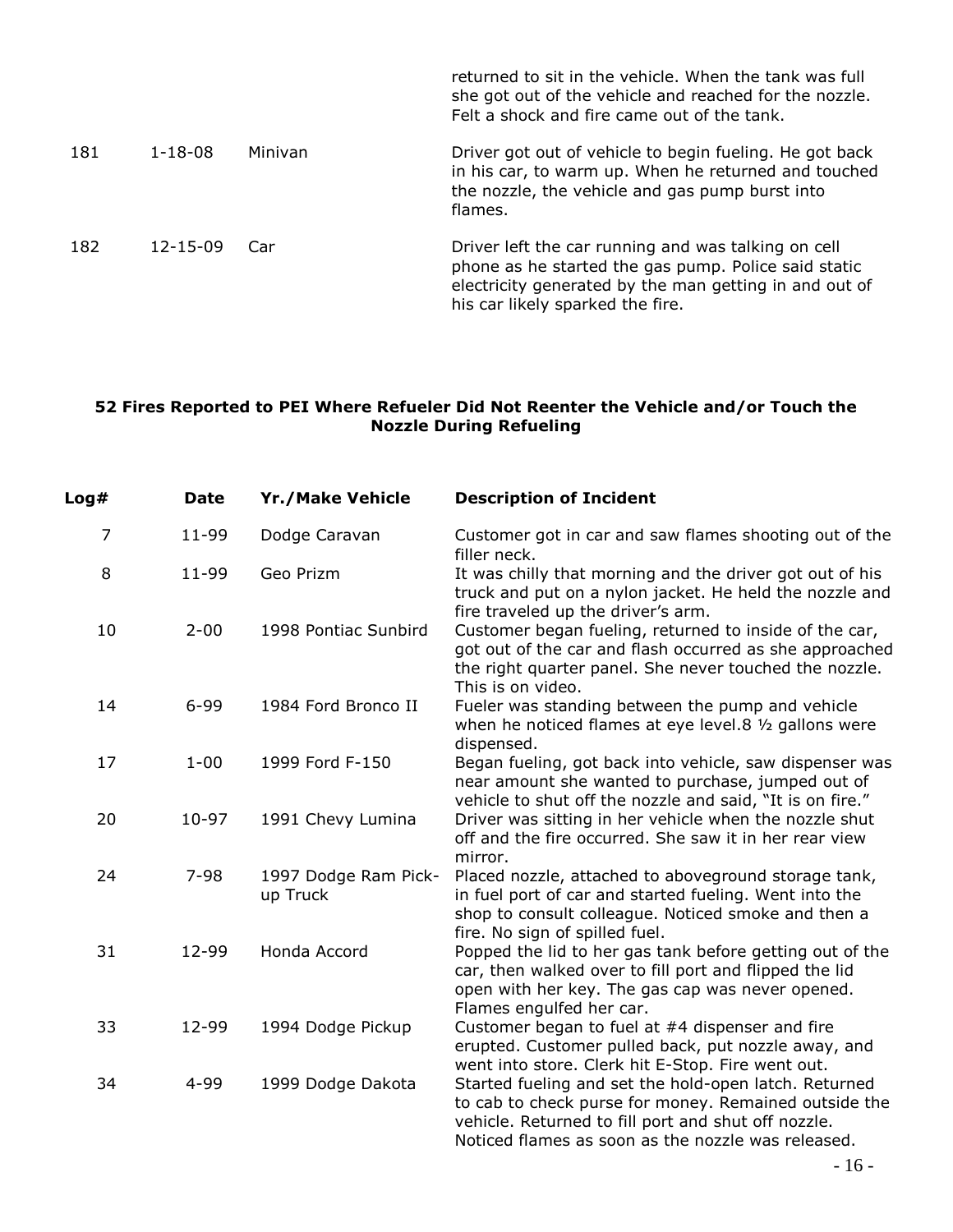| 37         | $5 - 98$             | school bus                                  | 1989 Ford 70 passenger Bus pulled up beside dispenser, driver turned dispenser<br>on and as soon as nozzle was opened, flash occurred.                                                                                                                                                                                  |
|------------|----------------------|---------------------------------------------|-------------------------------------------------------------------------------------------------------------------------------------------------------------------------------------------------------------------------------------------------------------------------------------------------------------------------|
| 71         | $1 - 00$             | 1999 Ford Expedition<br><b>SUV</b>          | Inserted nozzle. Started pump. One hand on vehicle<br>and one on nozzle. Looked at dispenser. Arm holding<br>nozzle got warm. 3 to 5 foot flame.                                                                                                                                                                        |
| 74         | $1 - 00$             | 1988 Chevy Silverado                        | Turned truck off. Nozzle in truck. Got inside vehicle and<br>put on accessory to listen to radio. Dispensed \$6 and<br>saw fire coming from side of truck.                                                                                                                                                              |
| 77         | $2 - 00$             | 1987 Honda Civic                            | The customer removed the gas cap and the fumes<br>ignited.                                                                                                                                                                                                                                                              |
| 79         | $5 - 96$             | 1992 Honda Accord                           | My son went from the rider's side of the car, opened<br>the fuel door, and unscrewed the cap. Took the nozzle<br>from the dispenser and put it in car. Before dispensing<br>began, flames shot out like a dragon shooting out fire.                                                                                     |
| 80         | $2 - 00$             | 1999 or 2000 Honda<br><b>CRV</b>            | A woman was in the process of refueling her Honda<br>CRV. She put \$10 in when a flashback occurred.                                                                                                                                                                                                                    |
| 83         |                      | Winter 1999 1994 Dodge Caravan              | I put the nozzle in tank, clicked it to pump itself, and<br>sat back down in van. I stepped out of my van and<br>turned toward the nozzle and there was fire coming out<br>of the end of the nozzle and flames were shooting over<br>the top of the van. I never touched the nozzle the<br>second time before the fire. |
| 85         | $2 - 00$             | Unknown                                     | Motorist got out of car and touched gas cap. Explosion<br>and fire.                                                                                                                                                                                                                                                     |
| 86         | $3 - 00$             | SUV                                         | Fueling with hold-open clip on. During the process, she<br>was petting her small dog which had just returned from<br>groomers. Put dog down, touched nozzle and fire<br>started.                                                                                                                                        |
| 92         | $4 - 95$             | 1987 Mazda Pickup                           | While fueling, heard popping sound and fire started<br>coming out of nozzle.                                                                                                                                                                                                                                            |
| 94         | $8 - 00$             |                                             | 2000 Toyota Sienna Van Started fueling vehicle. Driver cleaned windows then<br>reached for nozzle to take off automatic. Fire started.                                                                                                                                                                                  |
| 95         | $2 - 01$             | 2000 Nissan Maxima                          | Driver noticed static shock when getting out of car.<br>When he removed gas cap, flames shot out.                                                                                                                                                                                                                       |
| 96         | $2 - 01$             | 1997 Mazda Protégé                          | 16 year old girl began to fuel car. Got back in and sat<br>down. Got out and shut door. Stood against car<br>watching the dispenser. Grabbed the nozzle. It was too<br>hot to hold. Dropped nozzle and gasoline spilled.<br>Caught fire and burned the car.                                                             |
| 97         | $2 - 01$             | 1992 Chevy Lumina                           | Driver set auto-fill on nozzle. Started to get back in<br>vehicle and flames appeared.                                                                                                                                                                                                                                  |
| 98         | $2 - 01$             | 1999 Ford Windstar                          | Customer was pumping fuel, heard spark and flames<br>appeared.                                                                                                                                                                                                                                                          |
| 101<br>102 | $1 - 02$<br>$2 - 02$ | 1991 Suzuki Sidekick<br>1996 Toyota Corolla | Upon removal of gas cap, fire shot out.<br>Driver opened fuel door, turned gas cap and a flash fire<br>occurred.                                                                                                                                                                                                        |
| 108        | $6 - 02$             | 1996 Ford Contour                           | Removed gas cap prior to going in to pay. Driver leaned<br>against car while fueling. Fire started after 10 gallons<br>were pumped.                                                                                                                                                                                     |
| 109<br>111 | $2 - 01$<br>$3 - 99$ | 1994 Toyota Maxima<br>1994 Chevy Camaro     | Vapors ignited while pumping fuel.<br>Flash from fuel port. When nozzle was pulled out fuel<br>went everywhere and caught fire.                                                                                                                                                                                         |
| 119        | $3 - 02$             | 2000 Honda Odyssey                          | Driver turned off the motor. While removing the gas<br>cap, a flame of fire burst out of tank.                                                                                                                                                                                                                          |
| 123        | $5 - 02$             | 1992 Subaru Legacy                          | Driver reached for gas cap when static spark jumped<br>from finger to area around gas cap. Small flame ignited<br>around gas cap.                                                                                                                                                                                       |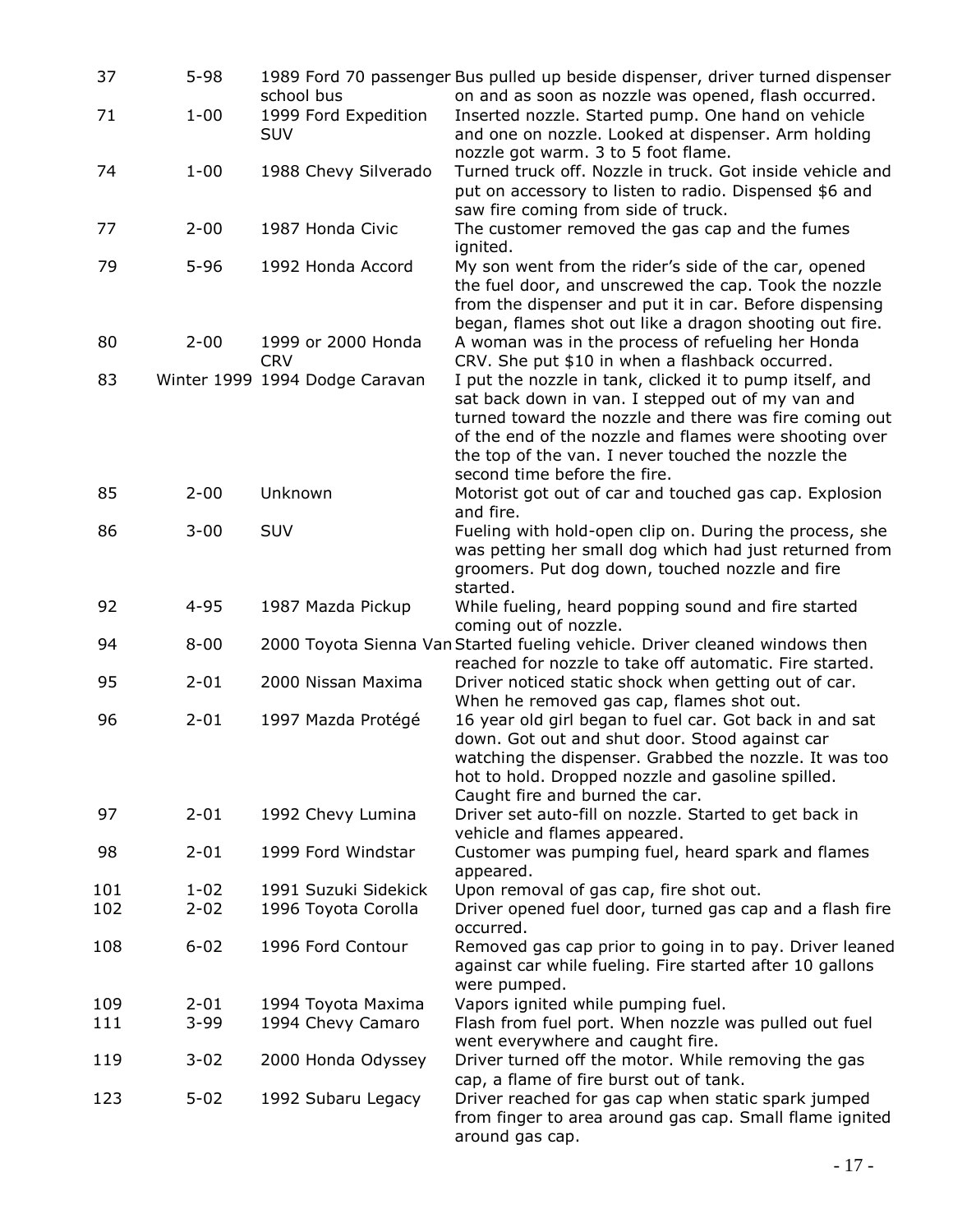| 124        | $8 - 02$              | 1993 Dodge Caravan       | Driver got out of van and turned gas cap $\frac{1}{4}$ to $\frac{1}{2}$ turn.<br>Flames shot out around gas cap.                                                                                                                                                                            |
|------------|-----------------------|--------------------------|---------------------------------------------------------------------------------------------------------------------------------------------------------------------------------------------------------------------------------------------------------------------------------------------|
| 125        | $4 - 02$              | Ford Aerostar            | Driver filled up car. While driving away, noticed gas cap<br>still lying on seat of car. Stopped car, got out to put cap<br>back on. Gas tank erupted in fire.                                                                                                                              |
| 126        | $11 - 97$             | 1994 Nissan Altima       | Driver pulled up to pump, pulled the lever inside the<br>vehicle that opens the lid and got out of the vehicle.<br>Driver quickly untwisted the plastic gas cap, heard air<br>rush out, and placed the plastic cap in the inside lid<br>holder. Fire ignited from the car.                  |
| 128        | $5 - 98$              | 1990 passenger car       | Driver exited vehicle and unscrewed gas cap. Fire 4<br>inches high started around gas port.                                                                                                                                                                                                 |
| 129        | $2 - 02$              | Mid-size sedan           | Driver got out of car. Vapors ignited when gas cap was<br>removed.                                                                                                                                                                                                                          |
| 130        | 2000                  | 1993 Subaru Legacy       | As driver unscrewed the gas cap fire flashed flames<br>about a foot.                                                                                                                                                                                                                        |
| 132        | $9 - 02$              | 2001 Honda Civic EX      | Driver turned the gas cap to begin fueling and saw a<br>flame.                                                                                                                                                                                                                              |
| 137        | 11-96                 | 1996 Pontiac Firebird    | Passenger got out of vehicle and removed gas cap to<br>begin fueling. He was standing between pump and<br>vehicle with right hand near nozzle when flames shot<br>up from fuel port.                                                                                                        |
| 140<br>142 | $9 - 02$<br>$12 - 00$ | Subaru<br>Nissan Altima  | Fire occurred when customer removed fuel cap.<br>Driver pumping gasoline and heard a sound like a                                                                                                                                                                                           |
| 143        | $12 - 02$             | 2001 Ford F-250          | strong wind. Flames were coming from gas tank.<br>After placing nozzle in the fuel fill port and locking it in<br>the open position, driver opened driver's door to get in<br>due to cold weather. While exiting the vehicle he<br>noticed a small fire around fuel intake port and nozzle. |
| 150        | $1 - 03$              | 1990 Honda Accord        | Driver proceeded to twist off gas cap. Fire came<br>shooting out and stayed lit until put out with a fire<br>extinguisher.                                                                                                                                                                  |
| 153        | $6 - 03$              | 2000 Honda Civic         | Driver was unscrewing gas cap 1/4 turn. Small blue<br>flame came out from around the cap.                                                                                                                                                                                                   |
| 155        | $2 - 03$              | 1997 Ford<br>F-150 Truck | Driver exited the vehicle and observed fire at the gas<br>filler to the gas tank. Driver did not touch the nozzle.<br>Continuity was verified on the dispensing equipment.                                                                                                                  |
| 157        | $2 - 02$              | 1994 Chevy<br>Lumina     | Fueled car. Fire occurred as pump handle was<br>removed from car. Flames shot out.                                                                                                                                                                                                          |
| 161        | 12-03                 | Unknown                  | Driver exited car and opened door to fill pipe. As she<br>removed gas cap a fire four to five feet erupted.                                                                                                                                                                                 |
| 170        | $1 - 05$              | Honda CRV                | Driver felt a small shock when removing the gas cap.<br>Flames started coming out of the refueling hole.<br>Flames shot out about 8 inches.                                                                                                                                                 |
| 172        | $3 - 05$              | Cat Excavator            | Lifted nozzle to check for flow. The tank was near<br>empty. Vapors rising from the tank. Flash fire<br>occurred.                                                                                                                                                                           |
| 173        | $1 - 06$              | 93 Mazda Protege         | Driver backed up to the pump. Turned off ignition.<br>Popped gas tank lever and got out of the car. Turned<br>the gas tank lid 1/4 turn. Fire blazed out of tank.                                                                                                                           |
| 174        | $9 - 00$              | Unknown                  | Came out of station. Fire started out the side of my<br>car. When I pulled the nozzle out, it sprayed gas all<br>over the car.                                                                                                                                                              |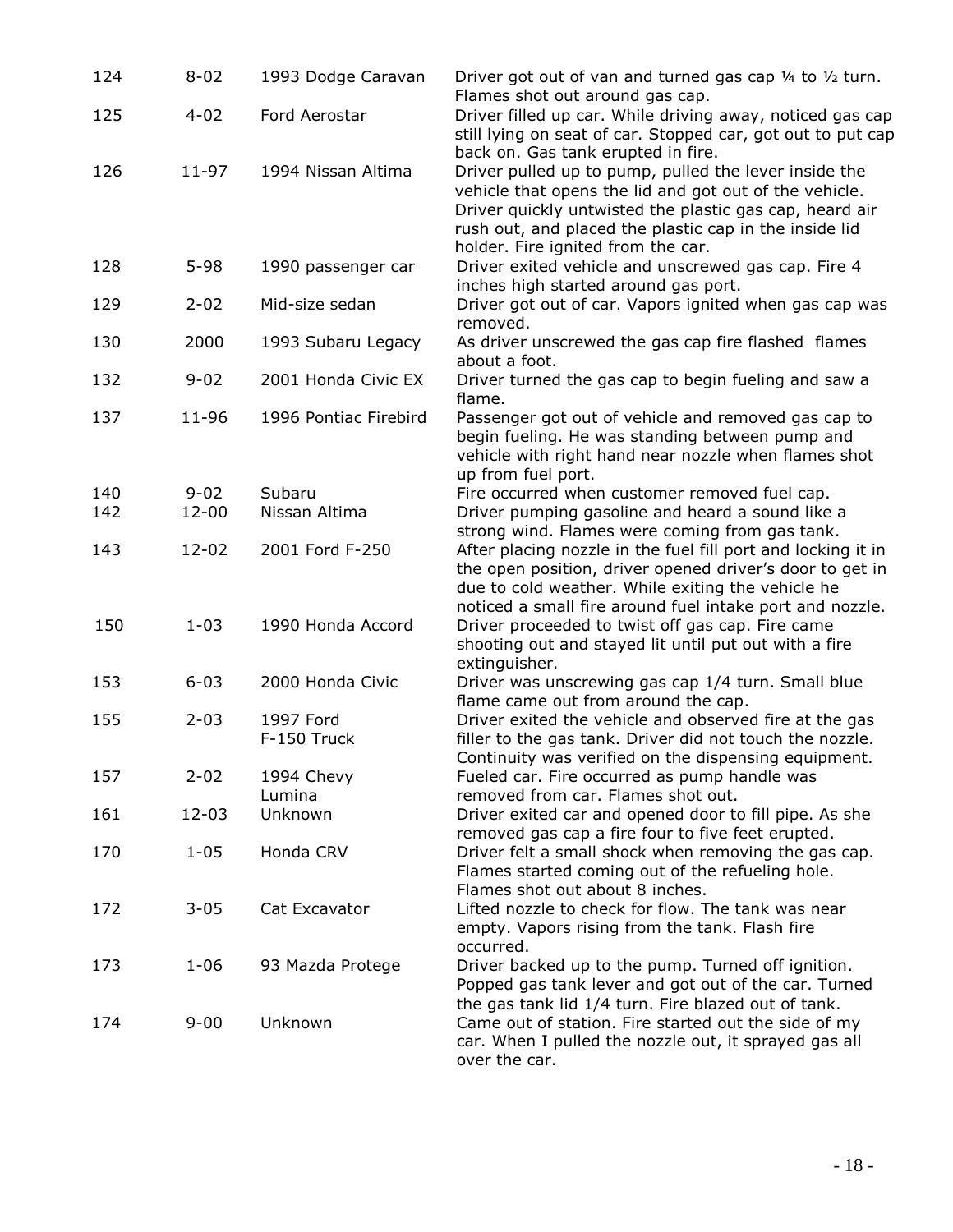#### **Fires Reported by Respondents to the National Highway Traffic Safety Administration Vehicle Owner's Questionnaire (VOQ)**

Thirty-Four (34) Vehicle Owner's Questionnaires (VOQs) from the National Highway Traffic Safety Administration's database contained enough pertinent information to be included in this compilation. Seventeen (17) VOQs described fires that occurred before, during or immediately after the gas cap was removed and before fueling began. Although technically not a refueling fire, they are included because they describe fires that occurred during the first step of the refueling process. Descriptions of events leading up to the 17 fires are included under the sheet entitled NHTSA'S GAS CAP FIRES.

The other 17 fires described in the VOQs are all refueling fires and appear to have fact patterns similar to those received by PEI. We have not been able to verify that the cause(s) of these 17 fires were not due to smoking, an engine on, or lack of electrical continuity between the nozzle and dispenser. This is because incomplete information was contained in the VOQs and we were unable to contact the victims to "fill in the blanks," since the VOQs do not identify those who submitted the reports. Descriptions of the fire events can be found under the sheet entitled NHTSA'S 17 OTHER REFUELING FIRES. The reader of this report can decide the relative value of this information to the overall study.

### **NHTSA'S GAS CAP FIRES**

| Log# | Date          | <b>Yr./Make Vehicle</b>           | <b>Description of Incident</b>                                                                                                                |
|------|---------------|-----------------------------------|-----------------------------------------------------------------------------------------------------------------------------------------------|
| 46   | $5 - 23 - 97$ | 1997 Dodge Caravan                | I was going to put gas in and as I was taking the gas<br>cap off flames were coming out from under the gas<br>cap. They were orange and blue. |
| 49   |               | 11-25-98 1991 Toyota Camry        | About to put gas in vehicle, gas tank seemed to<br>result in combustion, and flames came out of tank.<br>No fuel leak.                        |
| 50   | $3 - 1 - 94$  | 1993 Subaru Legacy                | Owner took gas cap off, heard a hissing sound and a<br>few seconds later there were flames shooting out of<br>the vehicle.                    |
| 52   | $2 - 2 - 95$  | 1994 Mazda Protégé                | Turned the gas cap and flames shot out from tank.                                                                                             |
| 53   | $3 - 30 - 95$ | 1993 Mazda Protégé                | After turning the gas cap, the gas tank opening<br>ignited. The cap had only been turned slightly before<br>it ignited.                       |
| 54   |               | 12-16-96 1993 Mazda Protégé       | Flames were coming out of the fuel tank when the<br>cap was removed.                                                                          |
| 56   | $4 - 3 - 97$  | 1997 Honda Civic                  | When taking the gas cap off of the fuel tank, flames<br>were coming out of the tank around the filler neck.                                   |
| 57   | $2 - 3 - 94$  | 1991 Toyota Corolla               | Owner took gas cap off to get gas and flames shot<br>out of truck. Fire department said it was a short in<br>the fuel pump.                   |
| 58   | $9 - 26 - 93$ | 1993 Toyota Corolla               | 1/8 full. Fire inside the tank when the cap was<br>removed.                                                                                   |
| 59   |               | 11-15-98 1996 Toyota Corolla      | I turned the gas cap to remove it before filling the<br>car, flames shot out of the gas tank (full description<br>provided).                  |
| 61   | $3 - 2 - 95$  |                                   | 1993 Toyota Previa Truck Removed gas cap to fill, flames burst out of gas<br>tank.                                                            |
| 62   | $4 - 12 - 97$ | 1992 Toyota Previa                | When opening fuel filler tank cap, a flame shot out.                                                                                          |
| 63   | $5 - 18 - 94$ | 1991 Toyota Truck Land<br>Cruiser | While unscrewing the gas cap to pump gas, the gas<br>tank burst into flames at a gas station.                                                 |
| 66   | $2 - 27 - 99$ | 1999 Jeep Wrangler                | I took the gas cap off to fill up, noticed a fire in the<br>gas tank and in an instant, flames shot out (full                                 |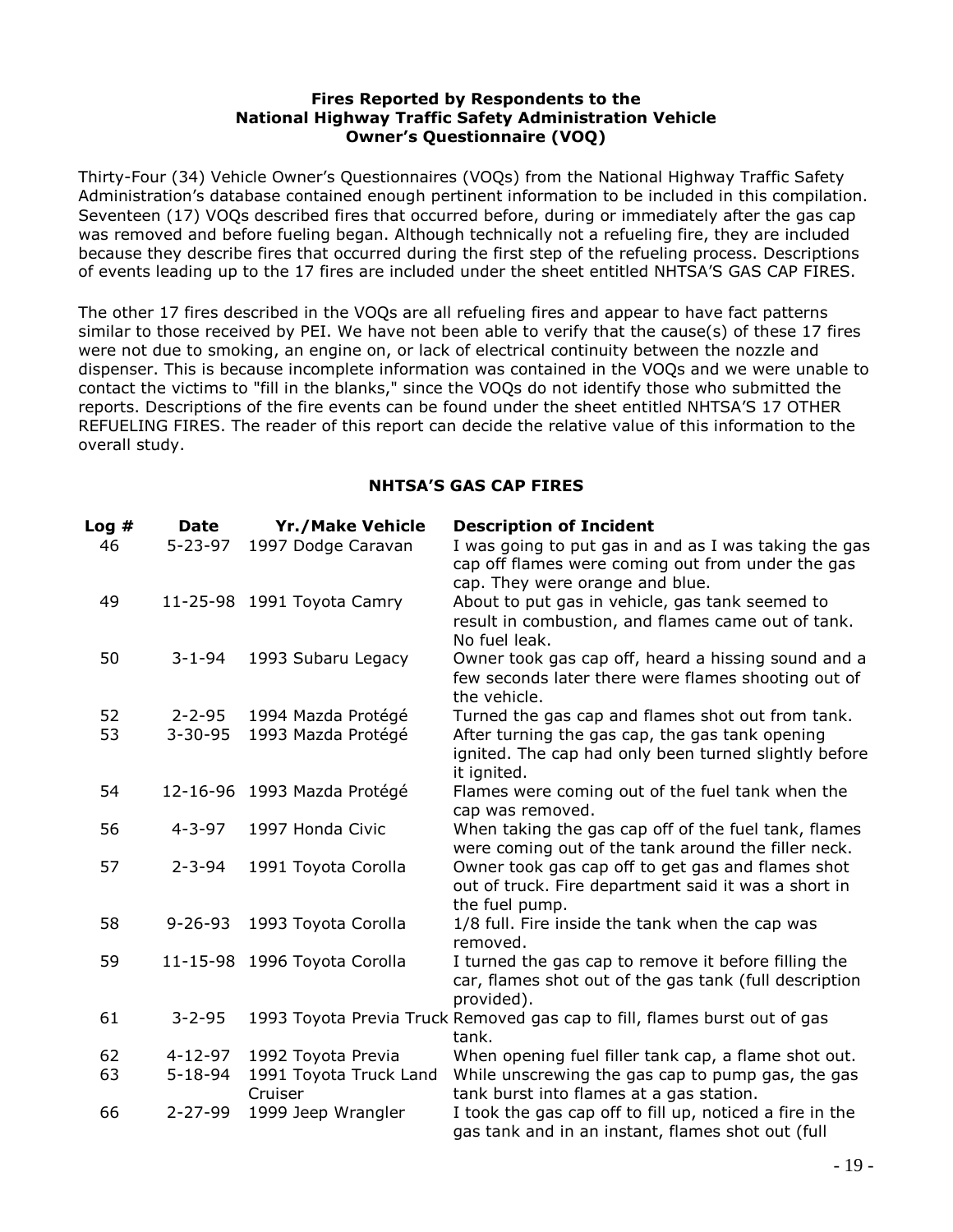|    |                           | description provided).                                                              |
|----|---------------------------|-------------------------------------------------------------------------------------|
| 67 |                           | Unknown 1995 Isuzu Trooper Truck Upon removing pressure vacuum relief filler cap,   |
|    |                           | flames spewed out of the filler neck.                                               |
| 68 |                           | Unknown 1991 Toyota Truck-Previa Upon unscrewing pressure vacuum filler cap, flames |
|    |                           | spewed from filler neck for 5-7 seconds.                                            |
| 69 | 2-24-99 1992 Toyota Camry | When removing the gas cap at the gas station, a                                     |
|    |                           | flame shot out of the tank after one turn of the cap.                               |

## **17 Fires While Removing Gasoline Cap – NHTSA**

Make and Model of Vehicles Involved

| 2 | Toyota Camry (1991, 1992)         |
|---|-----------------------------------|
| 3 | Toyota corolla (1991, 1993, 1996) |
| 3 | Toyota Previa (1991, 1992, 1992)  |
| 1 | Toyota Land Cruiser (1991)        |
| 3 | Mazda Protégé (2-1993, 1994)      |
| 1 | Dodge Caravan (1997)              |
| 1 | Subaru Legacy (1993)              |
| 1 | Honda Civic (1997)                |
| 1 | Jeep Wrangler (1999)              |
|   | Isuzu Truck Trooper (1995)        |

### **NHTSA'S 17 OTHER REFUELING FIRES**

| Log# | <b>Date</b>   | <b>Yr./Make Vehicle</b>      | <b>Description of Incident</b>                                                                                                                                                                                                               |
|------|---------------|------------------------------|----------------------------------------------------------------------------------------------------------------------------------------------------------------------------------------------------------------------------------------------|
| 42   | 4-15-95       | 1994 F150 Ford Truck         | While fueling gas tank, flames/fire suddenly appear<br>from gas tank hole. Static discharge caused gas<br>flames to ignite from gas tank, resulting in a fire.                                                                               |
| 44   | $3 - 1 - 97$  | 1996 Chevy Suburban          | Consumer was filling the vehicle with fuel and there<br>was some type of electrical static and the vehicle<br>caught fire around the filler neck.                                                                                            |
| 5    | 11-99         | 1999 Ford Windstar           | Started fueling. Went back into car to get money.<br>During that time the automatic nozzle clicked off.<br>Went to pump more and it sparked between the<br>nozzle and her hand.                                                              |
| 38   |               | 11-30-99 1992 Dodge Caravan  | While filling the fuel tank, a fire erupted due to the<br>fumes coming from the tank, possibly from static<br>electricity. The Dodge distributor suggested I let<br>them install a ground strap on the fuel filler neck of<br>the fuel tank. |
| 39   | $2 - 23 - 99$ | 1991 Geo Prizm               | As I stopped at a gas station and attempted to fill up<br>with gas, my jacket sleeve caught on fire from<br>flames coming out from the tank.                                                                                                 |
| 40   | $4 - 20 - 95$ | 1994 Geo Prizm               | Flames around opening of gas tank.                                                                                                                                                                                                           |
| 43   | $8 - 9 - 96$  | 1996 Ford Taurus             | Pulled into gas station, filled tank, as hand touched<br>pump nozzle fuel tank burst into flames.                                                                                                                                            |
| 45   |               | 11-21-98 1997 Chevy Cavalier | While filling gas tank the check engine light is on,                                                                                                                                                                                         |